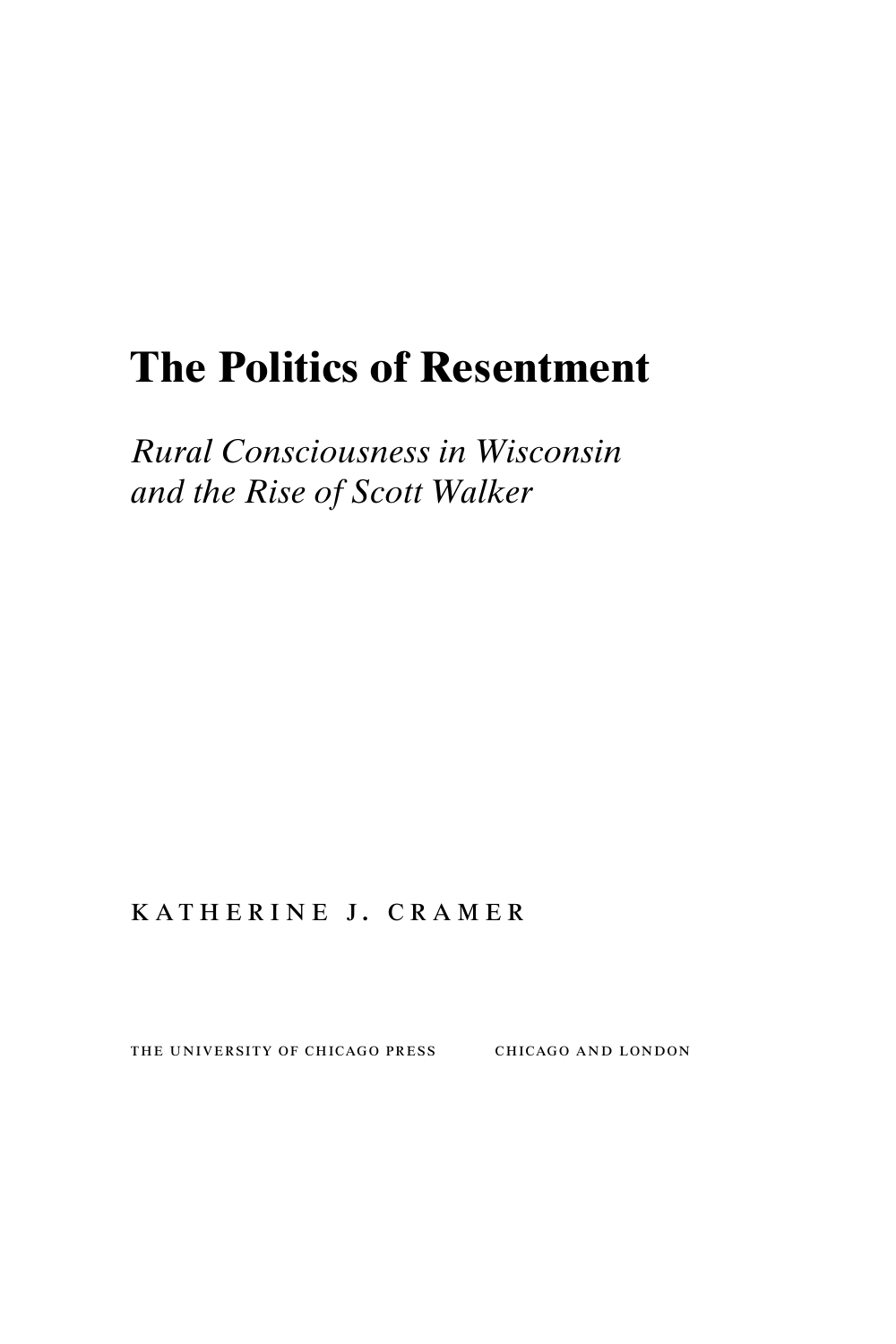## **Contents**

Acknowledgments ix

- chapter 1. Making Sense of Politics through Resentment 1
- CHAPTER 2. A Method of Listening 26
- chapter 3. The Contours of Rural Consciousness 45
- chapter 4. The Context of Rural Consciousness 90
- chapter 5. Attitudes toward Public Institutions and Public Employees III
- chapter 6. Support for Small Government 145
- CHAPTER 7. Reactions to the Ruckus  $169$
- chapter 8. We Teach These Things to Each Other 208
- Appendix A: County Map of Wisconsin 227

Appendix B: Descriptions of Groups Observed and Municipalities in Which They Met 229

Appendix C: Questions Used during Observations 233

Notes 239

References 259

Index 275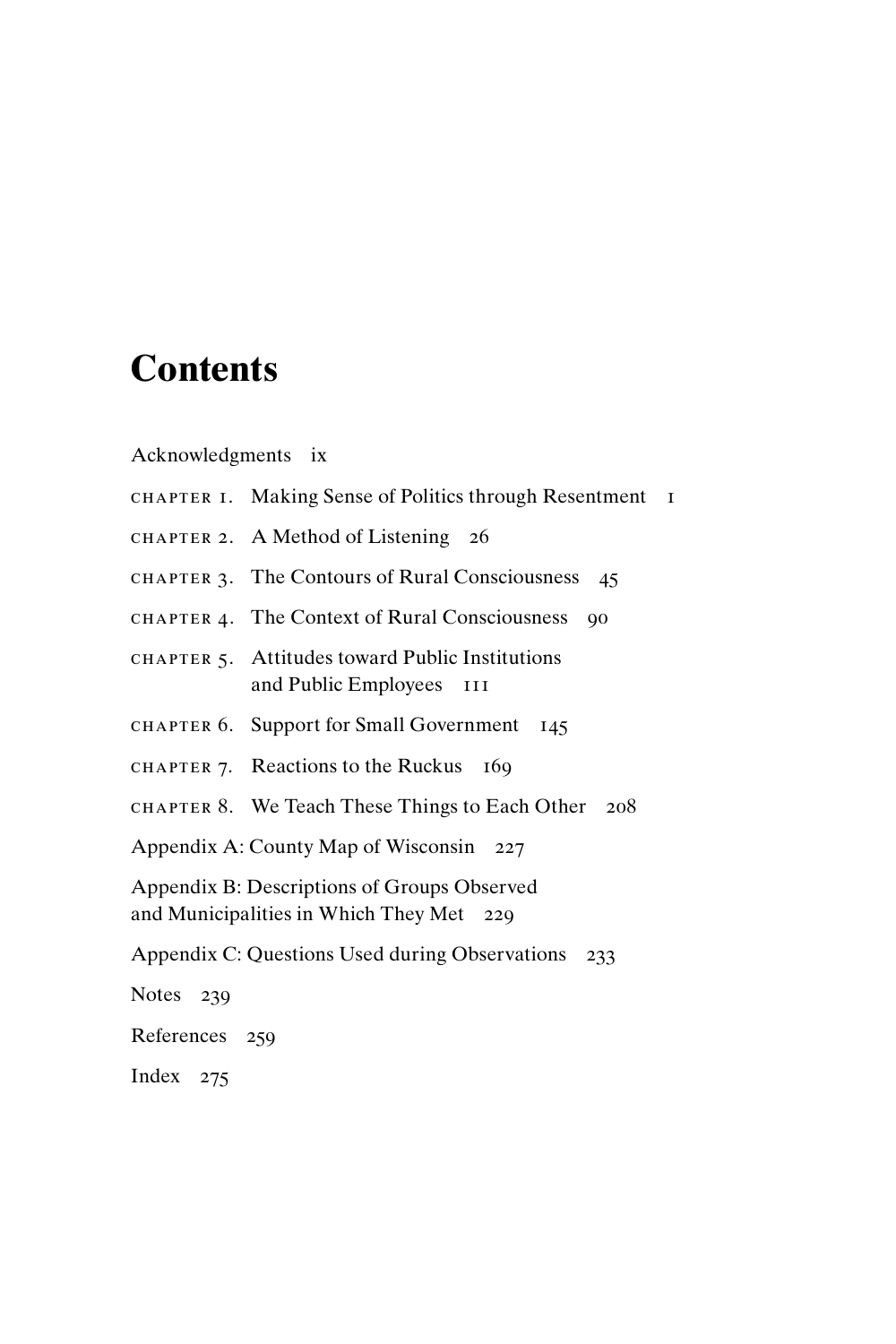#### Chapter One

## **Making Sense of Politics through Resentment**

Thave a story I would like to share with you. It is a story that my friend Tom recently shared with me. We both live in Madison, Wisconsin, which is the state capital and home to the state's flagship public university, the University of Wisconsin– Madison. Tom tells me that not too long ago he was filling up his car at a gas station here in town. He drives a Prius, and has two bumper stickers on his car that say, "obama 2012" and "recall walker."

Walker, for anyone who may not know, is our current governor, Scott Walker. He is a Republican and was first elected in November 2010. He took office on January 3, 2011, and soon after, on February 11, 2011, introduced a budget repair bill (Act 10) that called for an end to collective bargaining rights, except with respect to wages, for all public employees except police and fire employees. It also required all public employees to increase their payroll contributions for health and pension benefits (to the tune of a 10 percent cut to many of their paychecks).<sup>1</sup> Over the following weekend, union leaders organized protests at the Capitol. By Tuesday, February 15, over ten thousand protestors gathered on the Capitol Square, and thousands more packed the inside. Two days later, fourteen Democrats in the state senate fled to Illinois, in an effort to block the bill. The protests continued for weeks, peaking on Saturday, March 12, when approximately a hundred thousand protestors packed the Capitol Square. Earlier that week, the legislature passed the collective bargaining provisions by removing some parts dealing with fiscal matters, which allowed them to reach quorum in the senate despite the fourteen missing Democrats. By mid- March, efforts to recall sixteen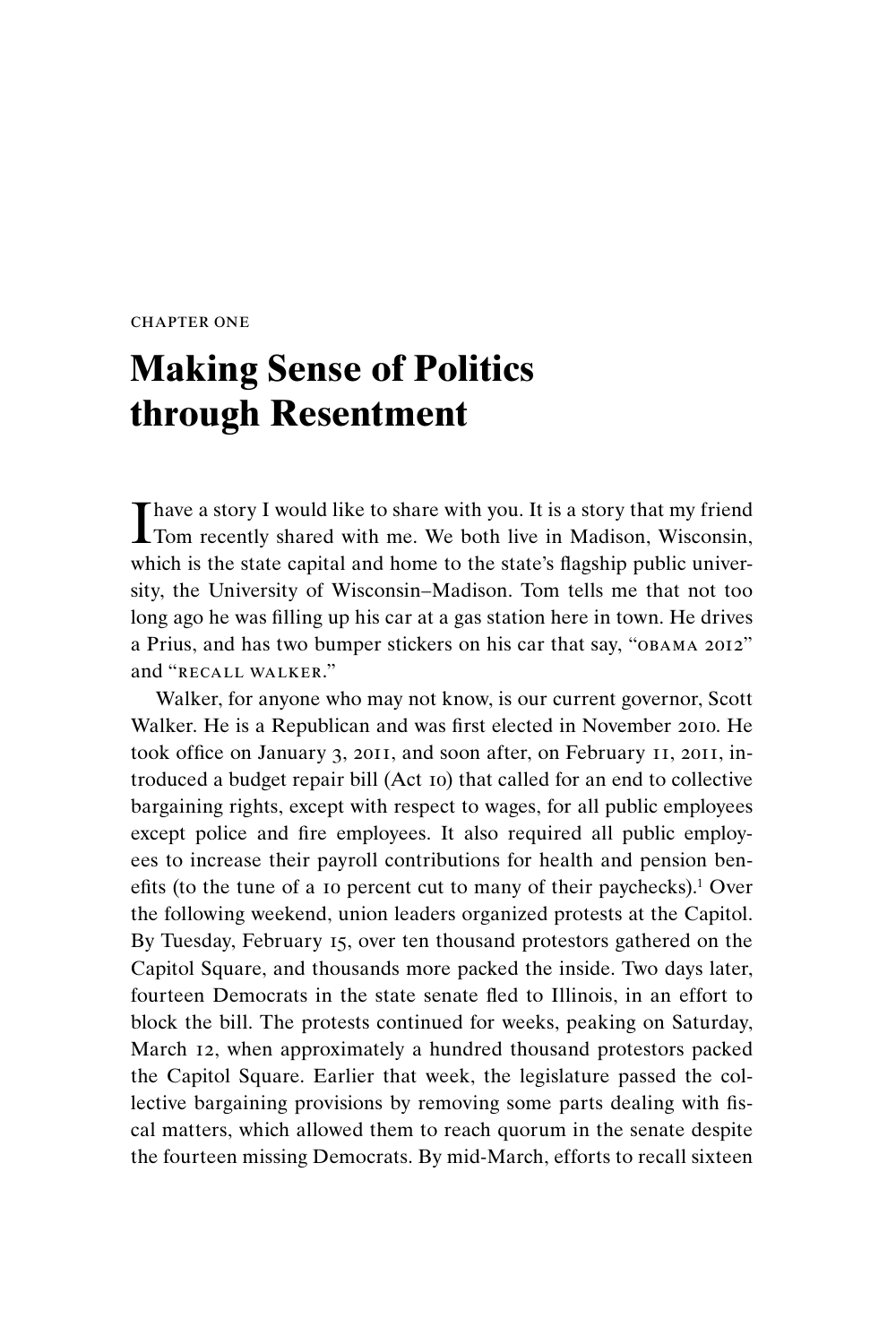state senators (of both parties) and the governor were underway. In the summer of 2012, recall elections for nine state senators were held.<sup>2</sup> On June 5, 2012, Walker himself survived a recall vote in a campaign against the same Democrat he had competed against in 2010, Tom Barrett, the mayor of Milwaukee–becoming the first American governor ever to survive a recall. Then in November 2014, he was reelected, with 52 percent of the vote.

The partisan divisiveness in Wisconsin reflects broader political trends in the United States. The country as a whole has seen increasing partisan polarization since the mid- 1970s (Layman, Carsey, and Horowitz 2006; McCarty, Poole, and Rosenthal 2008; Barber and McCarty 2013). Democrats and Republicans in both the U.S. House and Senate are increasingly further apart on many issues. Also, state legislatures have become more and more polarized. Wisconsin stands out in this respect— its state legislators are further apart than most— but the trend is universal (Shor 2014). Our political leaders are increasingly taking stands that are ideologically distinctive and far apart (McCarty, Poole, and Rosenthal 2008; Barber and McCarty 2013). And members of the public are increasingly polarized as well (Layman et al. 2006; Jacobson 2010; Abramowitz 2013; Haidt and Hetherington 2012).

Some argue that the public is not actually polarized, that people are just better sorted ideologically into partisan camps than in the past (Hetherington 2009; Fiorina, Abrams, and Pope 2010). But others observe that there is more at stake here than ideology. Divides between identifiers with the two parties in terms of religious preferences, attitudes toward race, and racial demographics themselves are deeper than ever (Abramowitz 2013, 2014). The divides are not just about politics but about who we are as people.

These divides are also reflective of the central debate in American politics today: What is the proper role of government in society and who should pay for it (Stonecash 2014)? There are those who believe government ought to be expanded in order to deal with the challenges we face, and there are those who feel that government itself is a major obstacle that should be shrunk. The emergence of the Tea Party is one manifestation of this fundamental divide.

So back to my story. It is in this contentious context that Tom is pumping gas into his clearly liberal/Democratic car. A cool vintage convertible pulls in to the station. Tom starts chatting up the driver when he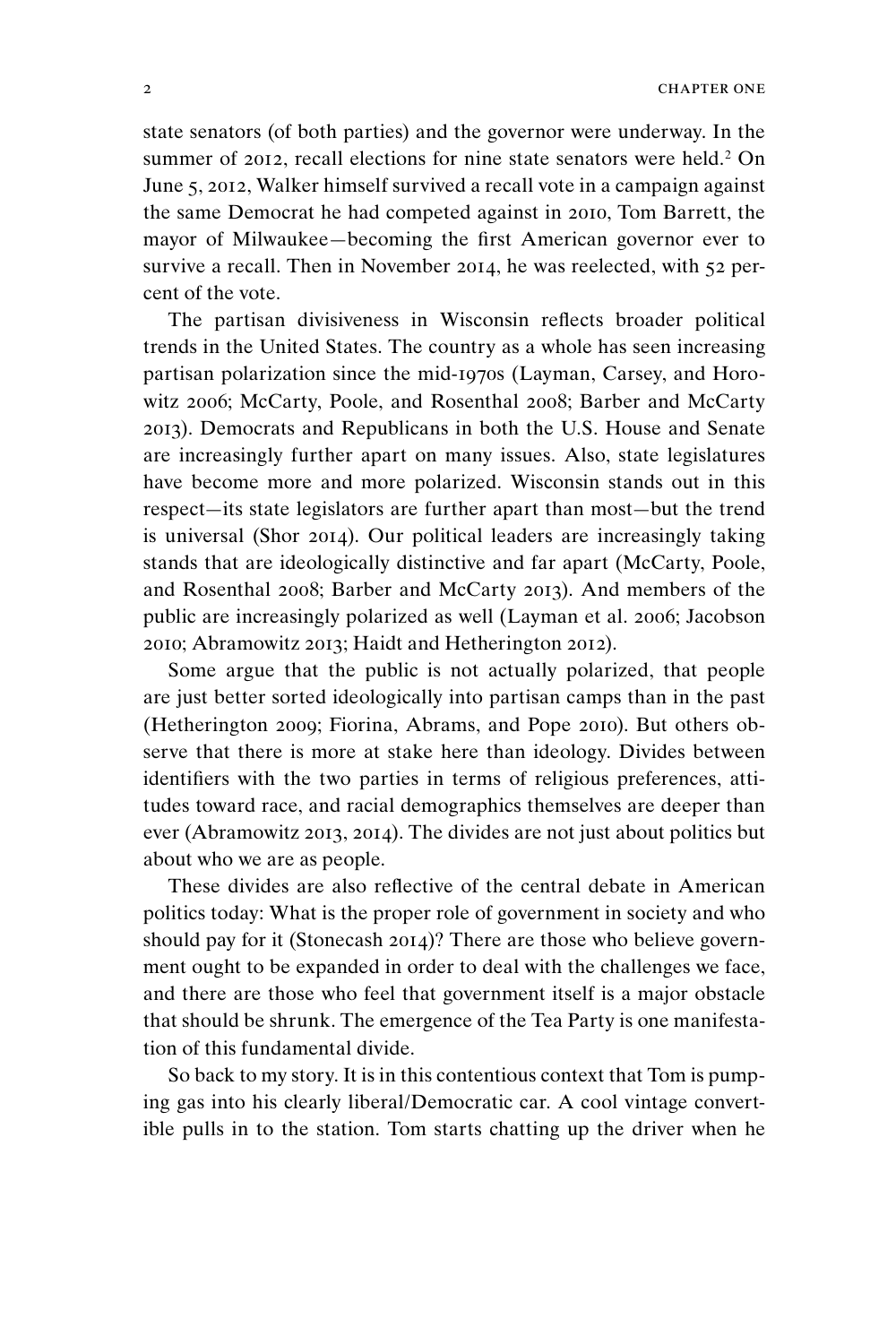gets out of his car. The man looks at Tom, looks at Tom's car, and says, "I don't talk to people like you."

This is a little shocking. Unfortunately, it is not unusual in Wisconsin anymore. It has gotten downright nasty around here. People, in casual conversation, are treating each other as enemies. And this is in a place in which people are notoriously nice. Seriously nice. But times change.

I am a life- long Wisconsinite, and proudly so. I am also a political scientist. So I know from my daily work that besides partisan divisiveness, another key feature of the times we live in is economic inequality (Piketty and Saez 2003). Yes, families at all parts of the income distribution have experienced growth in income since World War II, even when adjusting for inflation. But the growth among the wealthiest folks has skyrocketed, while it seems to have stagnated since the 1970s among the 40 percent lowest in income (Bartels  $2008, 7-8$ ).

When you consider how much the very top income earners make compared to the bulk of the population, economic inequality in the United States looks even worse. According to 2005 tax returns, the average income for the top 1 percent was \$1,111,560. For the bottom 90 percent, it was just  $$29,143$  (Winters and Page 2009, 735).<sup>3</sup> Of course, since those figures were calculated, the Great Recession hit us all. And this meant a hit to household wealth— the savings, investments, and ownership of things like homes that people can tap into during rough times. Here, too, we see inequality: Those in the ninety-fifth percentile of wealth lost a great deal of wealth in the Great Recession but then recovered quickly. However, those in the bottom twenty-fifth percentile have lost a great deal—approximately 85 percent of their net worth—and not regained it.<sup>4</sup>

This economic imbalance has apparently produced a widening gap in political access between the rich and everyone else. The policies our elected officials put into law reflect the preferences of the affluent, but not so much the opinions of other folks. For example, when you compare the votes of U.S. senators to the preferences their constituents express in public opinion polls, the preferences of the lowest third by income are hardly reflected at all in the senators' votes. The preferences of the middle third are reflected somewhat, but just by the Democratic Party. It is only the opinions of the wealthiest that correspond in any substantial way with senators' votes (Bartels 2008).<sup>5</sup>

I offer another piece of evidence that national politicians seem to listen only to the affluent from political scientist Martin Gilens, who com-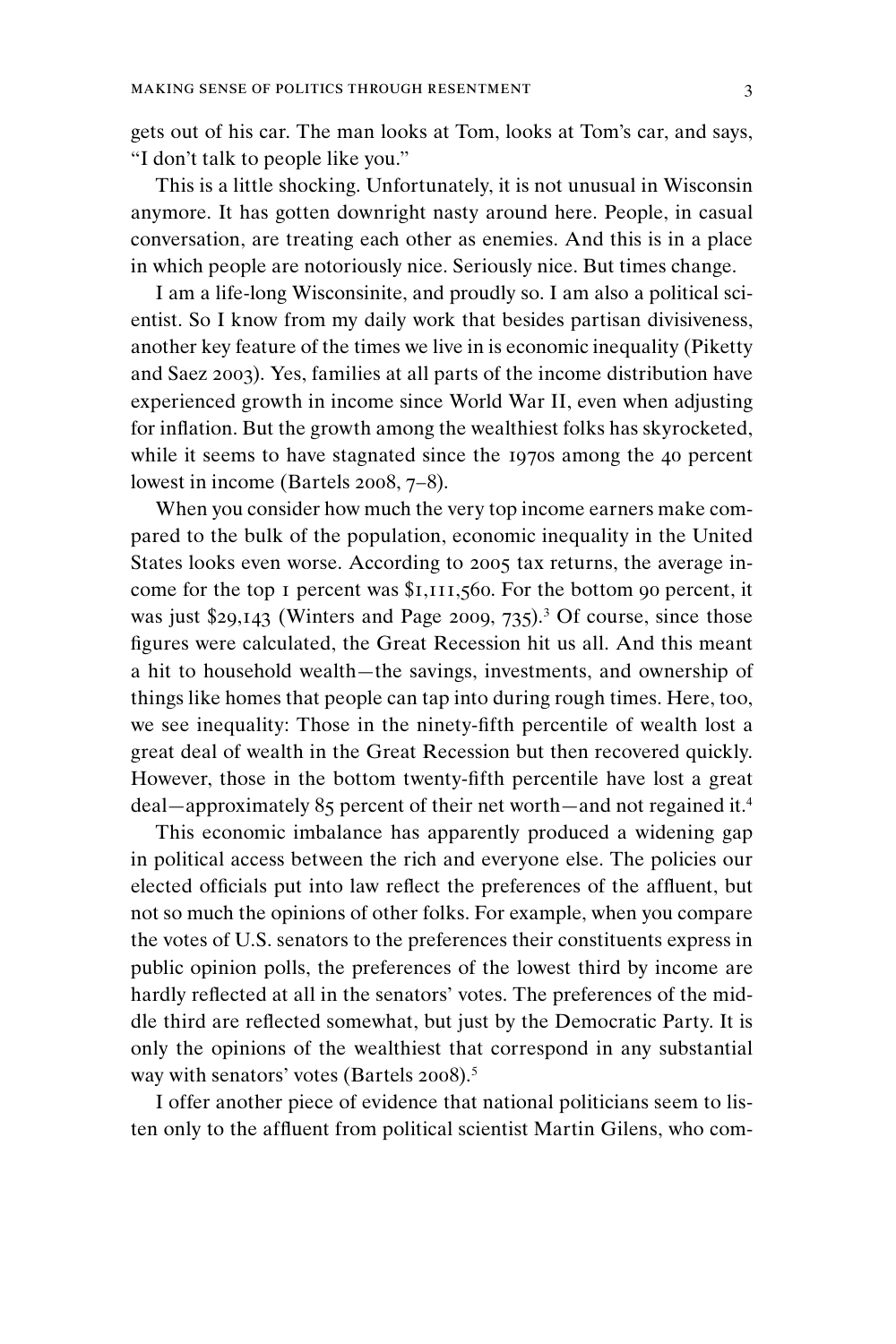pared the opinions of the nation as a whole with policy outcomes. He used responses to 1,935 questions concerning a variety of policy areas from surveys conducted between 1981 and 2002 (Gilens 2005, 2012). When wealthy and low-income people had similar preferences, their opinions corresponded with policy outcomes. But when their preferences diverged, policies did not reflect the wishes of the low- or middleincome people. They reflected the wishes of the wealthy.

Similar results have been found at the state level. State- level economic policy more closely corresponds to the desires of the rich and hardly matches the desires of the poor (Rigby and Wright 2011). On specific policies, including the death penalty, abortion, gun control, level of education spending, gambling, and scope of AFDC eligibility, state policy again is unresponsive to the ideological leanings of the lowestincome residents (Flavin 2012). If our legislators are listening to anyone (Jacobs and Shapiro 2000), it looks like they are listening mainly to the people with a great deal of money.

There are some who disagree with this interpretation. Ura and Ellis (2008) and Soroka and Wlezien (2008) argue that the evidence of unequal representation is not so strong, since on many policies, preferences do not vary greatly by income level and tend to move similarly over time. But even if that take on public opinion is correct, we are left with another puzzle: as income inequality has risen in the United States, lowincome voters' preference for redistribution of income has moved in a conservative fashion. Their preference for redistribution has moved in the same direction as that of high- income voters, even though presumably low-income voters would benefit, directly in their pocketbooks, from more redistributive policy (Kelly and Enns 2010).

This puzzling trend is not just among low- income voters, at least internationally. Among affluent member countries of the Organisation for Economic Co- operation and Development, when the distance in income between low- and middle- income voters is small compared to the distance between the rich and the middle- income, there is greater support among middle- income voters for redistribution (Lupu and Pontusson 2011). But that does not hold in the United States. There seems to be less support for redistribution here than in other countries with similar levels of economic inequality (Kenworthy and Pontusson 2005).

Why? Why is it that most voters continue to elect officials who apparently do not represent the vast majority of us?<sup>6</sup> Or if one does not believe that interpretation, why is it that many low-income voters who might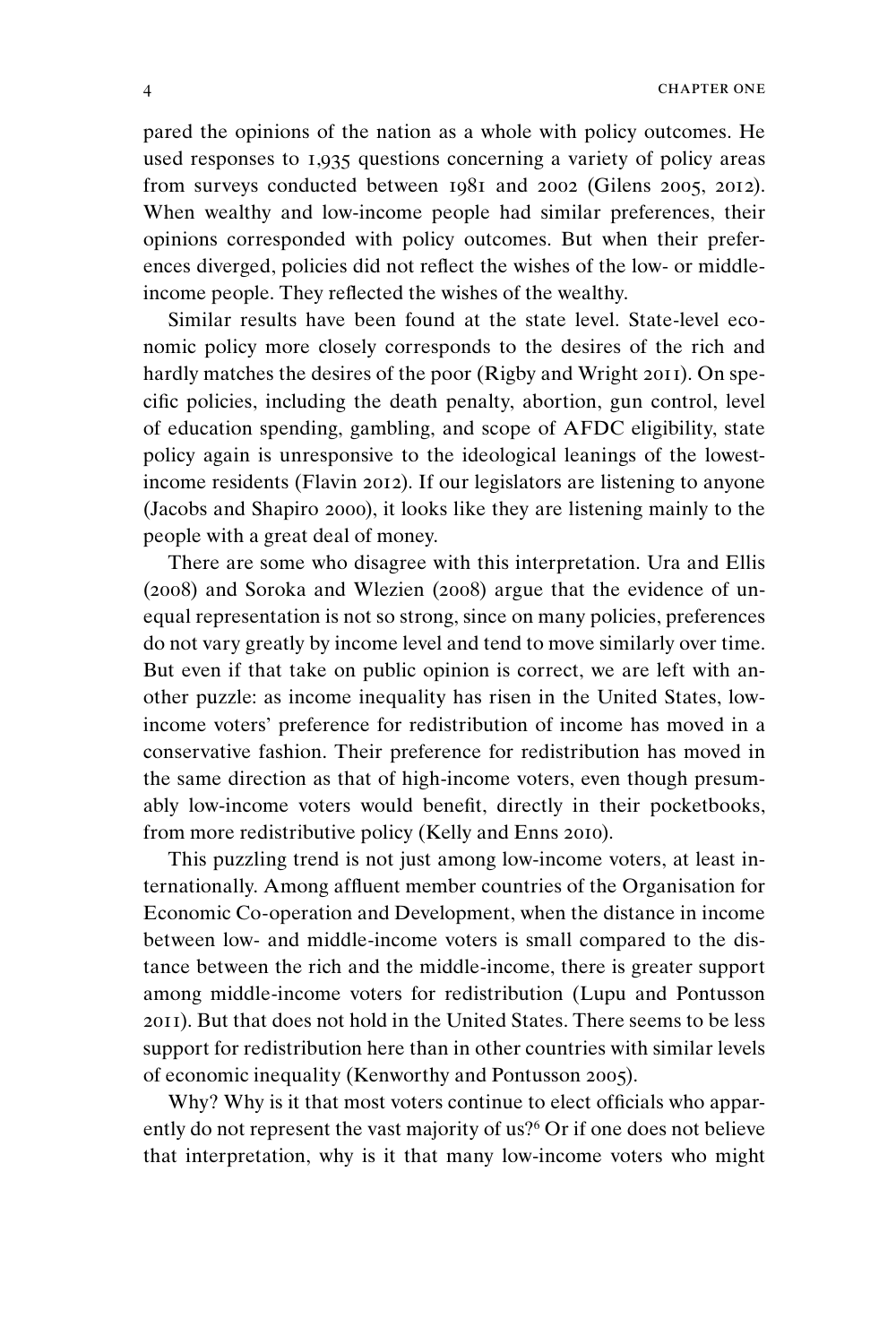benefit from more government redistribution continue to vote against it? Why, in times of increasing economic inequality, have the preferences of the lowest-income voters moved in a conservative, rather than liberal, direction? And why is it that, here in the United States, we have less support for redistribution among middle- income voters than in comparable countries?

This book provides at least part of the answer to these questions. Back in May of 2007, I started inviting myself into conversations in over two dozen communities chosen throughout Wisconsin.<sup>7</sup> My aim was to listen. I wanted to hear how people made sense of politics and their place in it. I kept going back to those groups of people for over five years, through November 2012.

Their conversations enabled me to examine what it looks like when people who might benefit from more government instead prefer far less of it. Listening closely to people revealed two things to me: a significant rural-versus-urban divide and the powerful role of resentment. This book shows that what can look like disagreements about basic political principles can be rooted in something even more fundamental: ideas about who gets what, who has power, what people are like, and who is to blame. What might seem to be a central debate about the appropriate role of government might at base be something else: resentment toward our fellow citizens.

This book shows people making sense of politics in a way that places resentment toward other citizens at the center. It illuminates this politics of resentment by looking closely at the manner in which many rural residents exhibit an intense resentment against their urban counterparts. I explain how people make sense of politics when the boundaries they draw between "us" and "them" coincide with real, geographic boundaries. I show that, although this form of thinking about politics is often criticized as ignorance, these understandings are complex, many layered, and grounded in fundamental identities.

I learned, as a city girl, that many rural residents have a perspective I am going to call "rural consciousness." To folks who grew up in rural areas, a fancy social science name like that probably seems unnecessary. But it is my shorthand for referring to this: an identity as a rural person that includes much more than an attachment to place. It includes a sense that decision makers routinely ignore rural places and fail to give rural communities their fair share of resources, as well as a sense that rural folks are fundamentally different from urbanites in terms of lifestyles,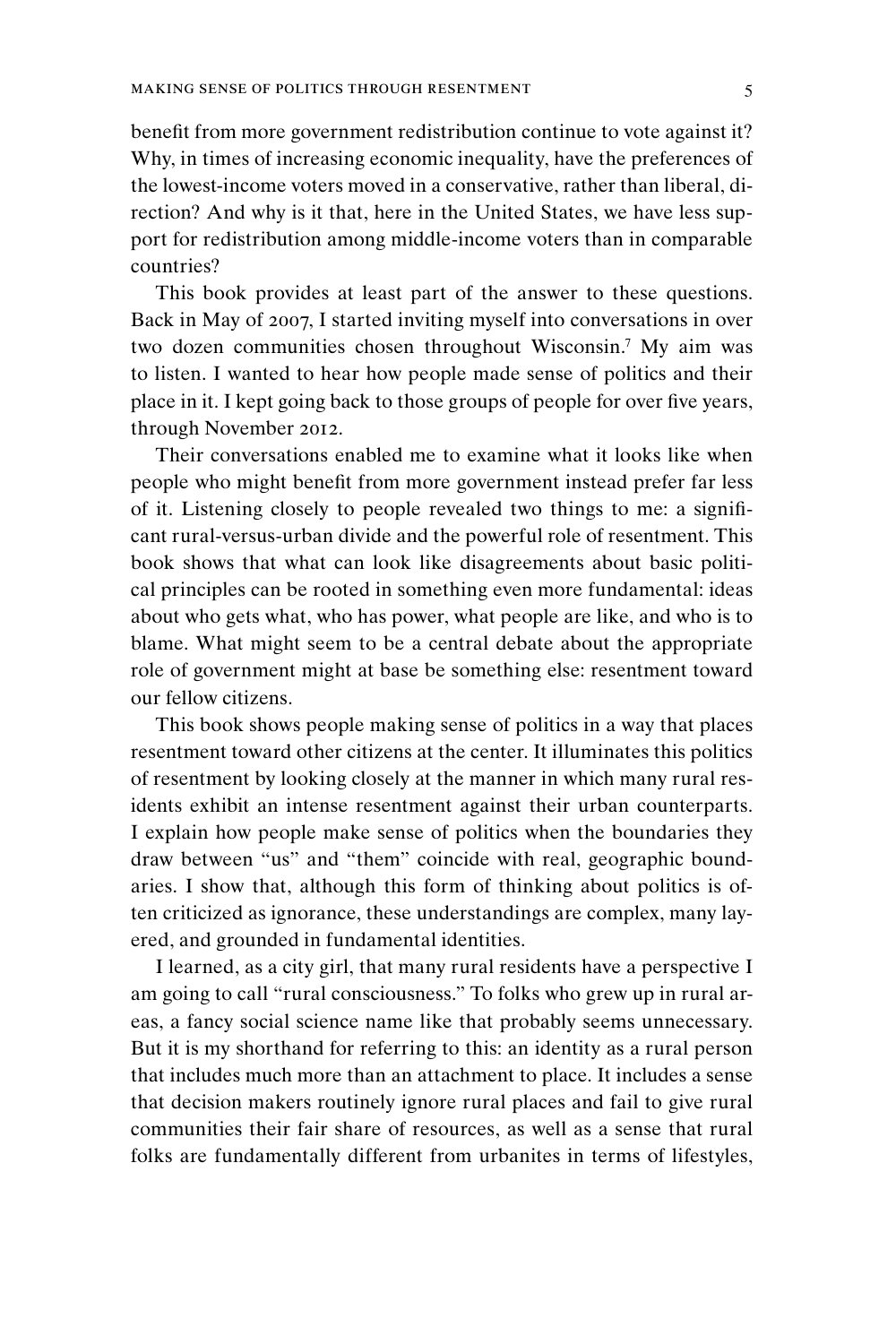values, and work ethic. Rural consciousness signals an identification with rural people and rural places and denotes a multifaceted resentment against cities.

When I heard people using this lens to interpret their world, I heard them claiming that government and public employees are the product of anti-rural forces and should obviously be scaled back as much as possible. Viewing politics through the perspective of rural consciousness makes wanting less government a commonsense desire.

We political scientists often claim that whether a person feels closer to the Democratic or Republican Party is the most important predisposition for predicting what people think about politics, including how much government and redistribution people want. But in this book, I show how partisanship can be part of a broader understanding of who one is in the world and a less meaningful identity than we often assume.

Instead of partisan identities, many of the people I spent time with in rural areas used identities rooted in place and class, this perspective I am calling rural consciousness, to structure the causal stories they told to each other— and to me— about the state of the economy before, during, and after the Great Recession.<sup>8</sup> It informed their frequently negative perceptions of public employees. Even though there were public employees in their towns, and sometimes even in their groups, many rural folks did not view public employees as truly rural. They did not see them as hard working and deserving as rural folks in general, for example. This perspective provided an environment ripe for the Tea Party, Scott Walker's success, and support for small government generally.

I call this book *The Politics of Resentment* because there are other ways to make sense of politics than by relying primarily on ideas about which of one's fellow citizens are getting more than their fair share and who among them is undeserving. I draw attention to a kind of politics in which people do not focus their blame on elite decision makers as they try to comprehend an economic recession. Instead, they give their attention to fellow residents who they think are eating their share of the pie. These interpretations are encouraged, perhaps fomented, by political leaders who exploit these divisions for political gain.

This is a different argument than is commonly made about U.S. public opinion and its manipulation by political elites. Contrary to the arguments of political observer Thomas Frank (2004), the interpretations that I am describing are not devoid of economic considerations. The conversations I observed suggest that politicians are not distracting people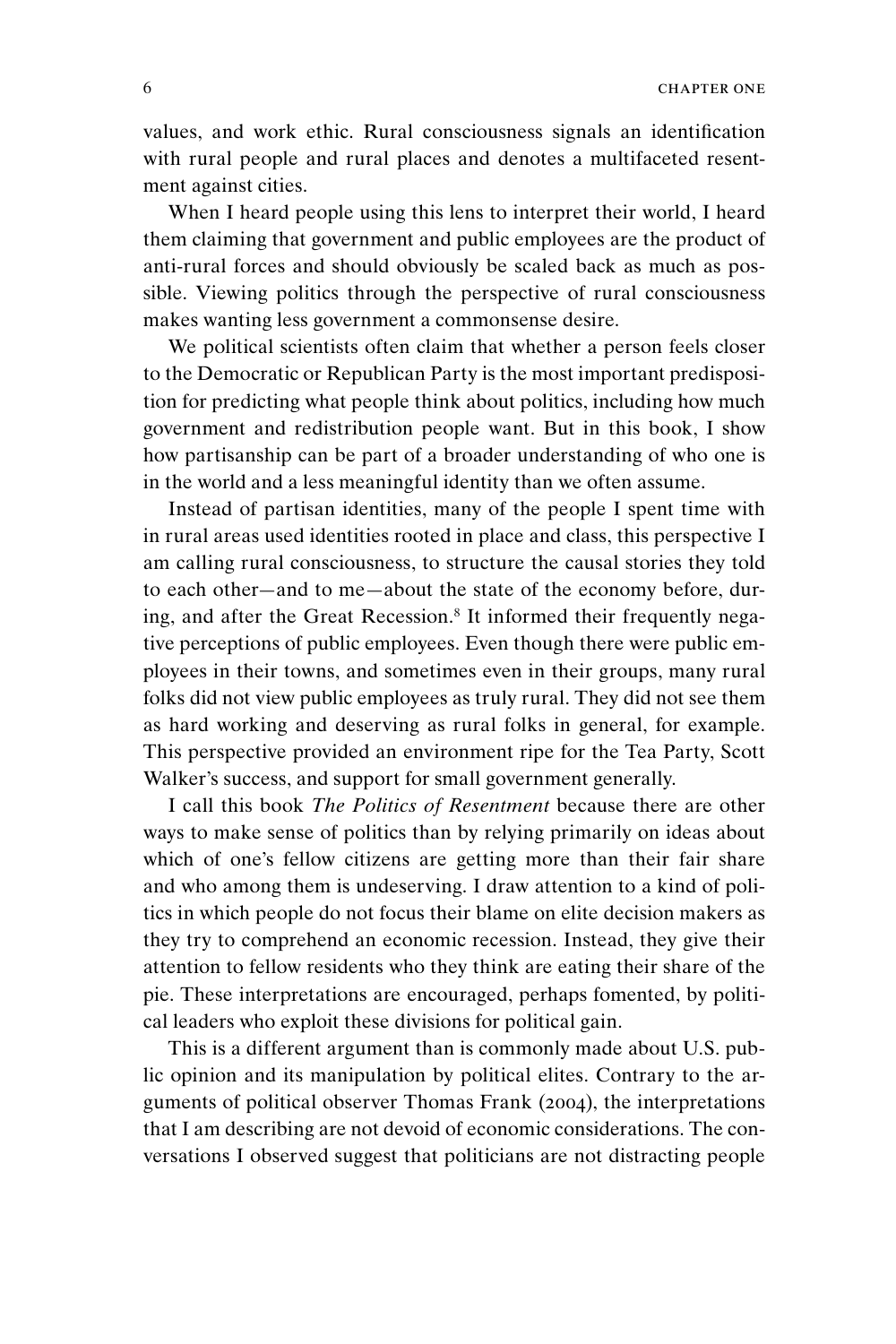from economic considerations by convincing them to focus on social and cultural issues. People *are* taking economics into account. But these considerations are not raw objective facts. Instead, they are perceptions of who is getting what and who deserves it, and these notions are affected by perceptions of cultural and lifestyle differences. That is, in a politics of resentment, people intertwine economic considerations with social and cultural considerations in the interpretations of the world they make with one another.

The possibility I am raising here is that we may be missing something if we think of votes in terms of issue stances, as political scientists normally do. Perhaps issues are secondary to identities. Perhaps when people vote for a candidate their overarching calculation is not how closely does this person's stances match my own, but instead, is this person like me? Does this person understand people like me? The answers to those questions *include* a consideration of issue stances, but issue stances are not necessarily the main ingredient.

This is a study of public opinion, but it is atypical in that my goal is not to tell you *what* people think, whether Wisconsinites or any other general population. My goal is not to predict voters' candidate choices or policy preferences. Instead, my goal is to better understand *how* people think about politics. Some public opinion scholars have argued that opinions about redistribution are not just a function of economic considerations but are, instead, the products of people embedded in particular social locations and social environments (Brooks and Manza 2007). In this book, I do the listening required to study how people combine their sense of themselves in the world with their perceptions of economic conditions to arrive at policy preferences. My goal is to uncover the understandings that make a politics of resentment possible. I want to know what it looks like when people use social categories to understand the political world, and how they connect resentment toward particular groups to the broader stance of wanting less, not more, government redistribution.

Let me also say that this is not a study of how *well* people interpret the political world. American citizens already get a great deal of criticism from public opinion scholars and political pundits for being inept (as Lupia [2006] has noted). The pages that follow do contain a good bit of dismay about the way people make sense of politics, but my point is not to echo that argument. The purpose of the book is not to blame the average citizen. Instead, its purpose is to illuminate how we blame each other.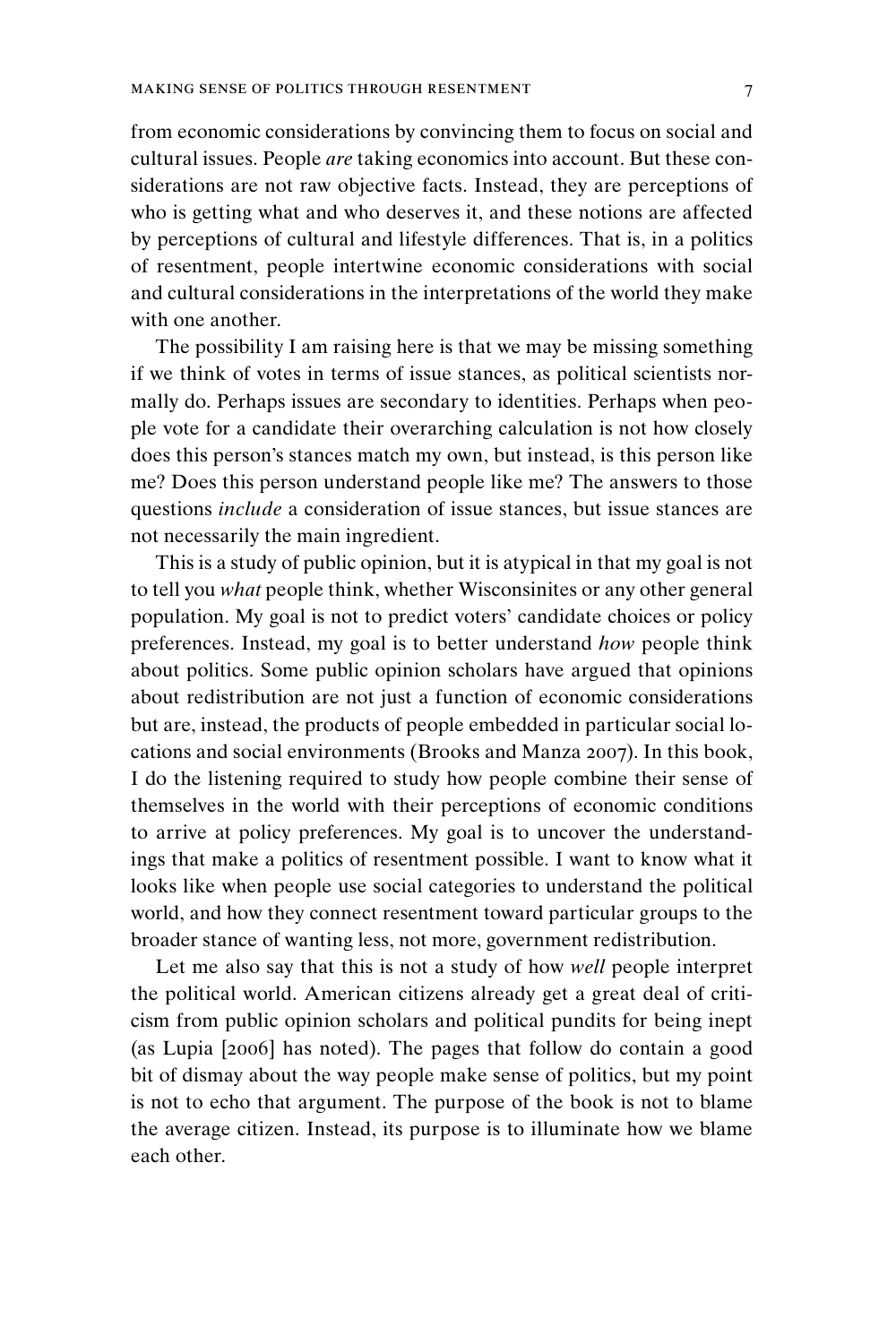### **Why the Focus on "Us" versus "Them" and Social Identities?**

The politics of resentment is fueled by political strategy but it is made possible by basic human cognition. When people try to make sense of politics, what do they rely on? Psychologists tell us that when people try to understand the world in general, not just the political world, they categorize (Chi, Feltovich, and Glaser 1981; Medin and Cooley 1998). A particularly powerful set of categories in the realm of politics are social identities, more casually called notions of "us" and "them" (Tajfel 1981; Turner et al. 1987). My definition of social identities is simply this: Identities with social groups. These may be small or large— from friendship groups to society- wide categories like "women"— but they serve as reference points by which people compare themselves to others. These identities help us figure out which people are on our side. They help us figure out how we ought to behave and what stances we should take. They even influence what we pay attention to. Because of all that, they affect what and who influences us (e.g., Tajfel et al. 1971; Brewer and Miller 1984; Sears and Kinder 1985; Tajfel and Turner 1986).

These social identities are important politically. They play a central role in political attitudes and behaviors (Campbell et al. 1960, chaps. 12, 13; Conover 1984, 1988; Huddy 2003). Identifying with the broad category Republican or Democrat alone captures enough of individuals' sense of themselves that those identities predict a whole host of political behaviors, particularly voting (Green et al. 2002).

Not all social categories are relevant to politics, but it does not take much for a social category to have an impact on the formation of preferences regarding the distribution of resources— an issue at the heart of politics. When people are simply told to identify with an arbitrary social group, such as Klee or Kandinsky fans, they become more likely to allocate more resources to members of that in- group as opposed to people in the out-group (i.e., the "minimal group result" [Tajfel et al. 1971]). Identifying with a group does not necessarily entail vilifying members of outgroups (Brewer 1999). However, in the realm of public affairs, the distribution of resources is often portrayed as a zero-sum game. There is only so much money to go around. If I allocate it to my group, yours will not get it. Therefore, how people conceptualize the outlines of us and them likely influences what types of policies they are willing to support.

When people feel unsure and insecure about the amount of money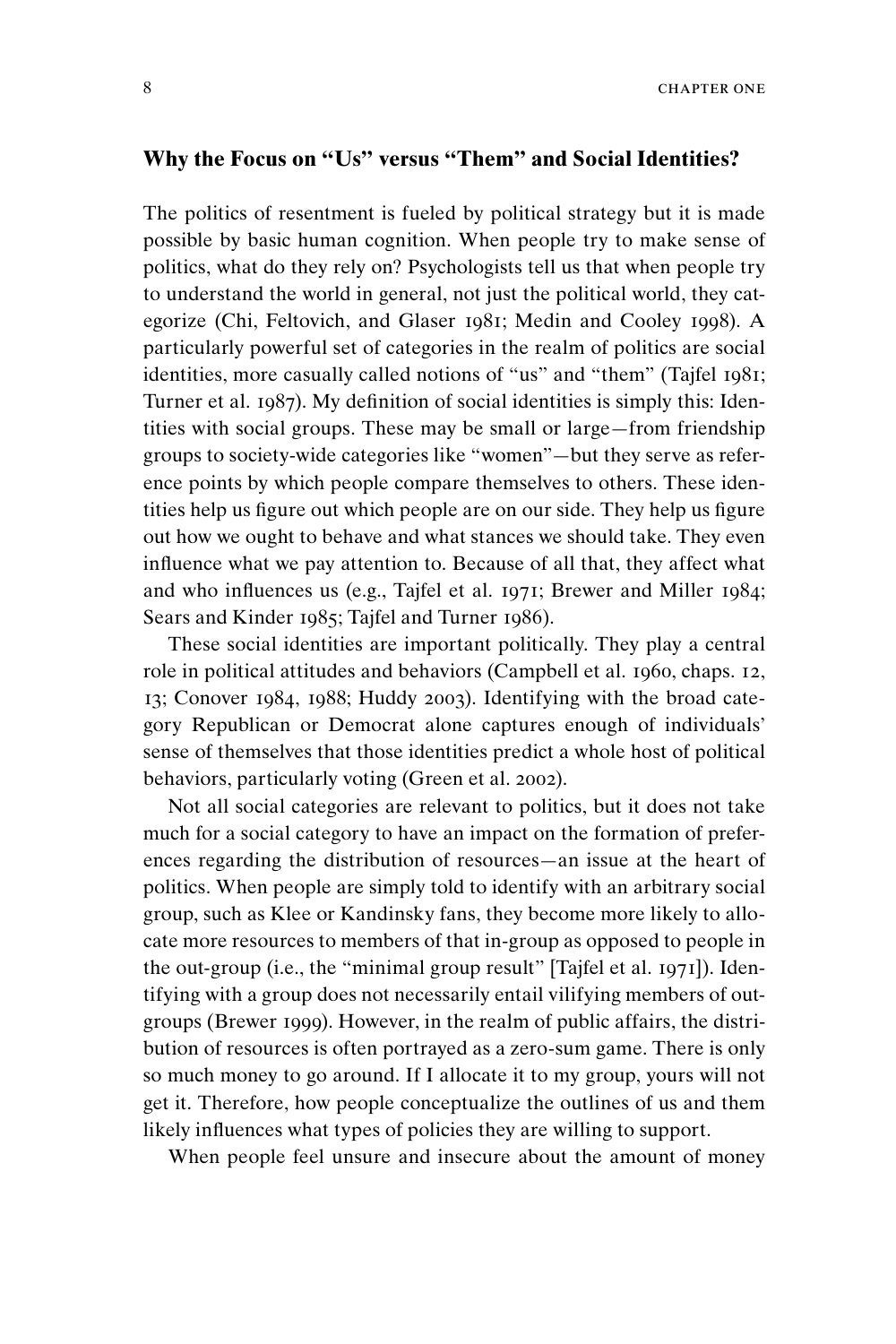available to go around, the situation is ripe for a politics of resentment. People are especially likely to rely on their group identities in situations of uncertainty (Grieve and Hogg 1999; Mullin and Hogg 1999). When people perceive that they are not getting their fair share and that others are but do not deserve to, the emotion of resentment is a likely result (Feather and Sherman 2002; Feather and Nairn 2005). The combination of a reliance on social identities and the emotion of resentment can create a situation in which people regularly view politics in terms of opposition to other social groups.

Resentment is both public and stubborn. It is more socially acceptable to express than envy (Feather and Sherman 2002), making it a potential tool for political arguments. And it is stubborn because even when members of better-off groups are suddenly on the short end of the stick as well— as when public workers must suddenly devote more of their paychecks to benefit contributions—those who resent them are not likely to feel sympathetic toward them (Feather and Nairn 2005). Also, victories over people perceived as underserving tend to produce schadenfreude, or a feeling of pleasure over their failure (Feather and Sherman 2002).

A politics of resentment arises from the way social identities, the emotion of resentment, and economic insecurity interact. In a politics of resentment, resentment toward fellow citizens is front and center. People understand their circumstances as the fault of guilty and less deserving social groups, not as the product of broad social, economic, and political forces.

Some people are more prone to interpret the world in terms of us and them than others (Kinder and Kam 2009). My intent here is not to figure out who uses us/them divisions more than others— I am not claiming that rural residents do this more than urban residents. Instead, my goal is to show what it looks like in practice when people interpret politics by focusing on whom they are against and whom they resent.

#### **My Window Is Wisconsin**

My window to the way the politics of resentment works is Wisconsin. This is a state in which the debate over the appropriate role of government has played out prominently and over a sustained period. It has been central to the conservative response to the disarray of the Republican Party after the George W. Bush presidency and Barack Obama's 2008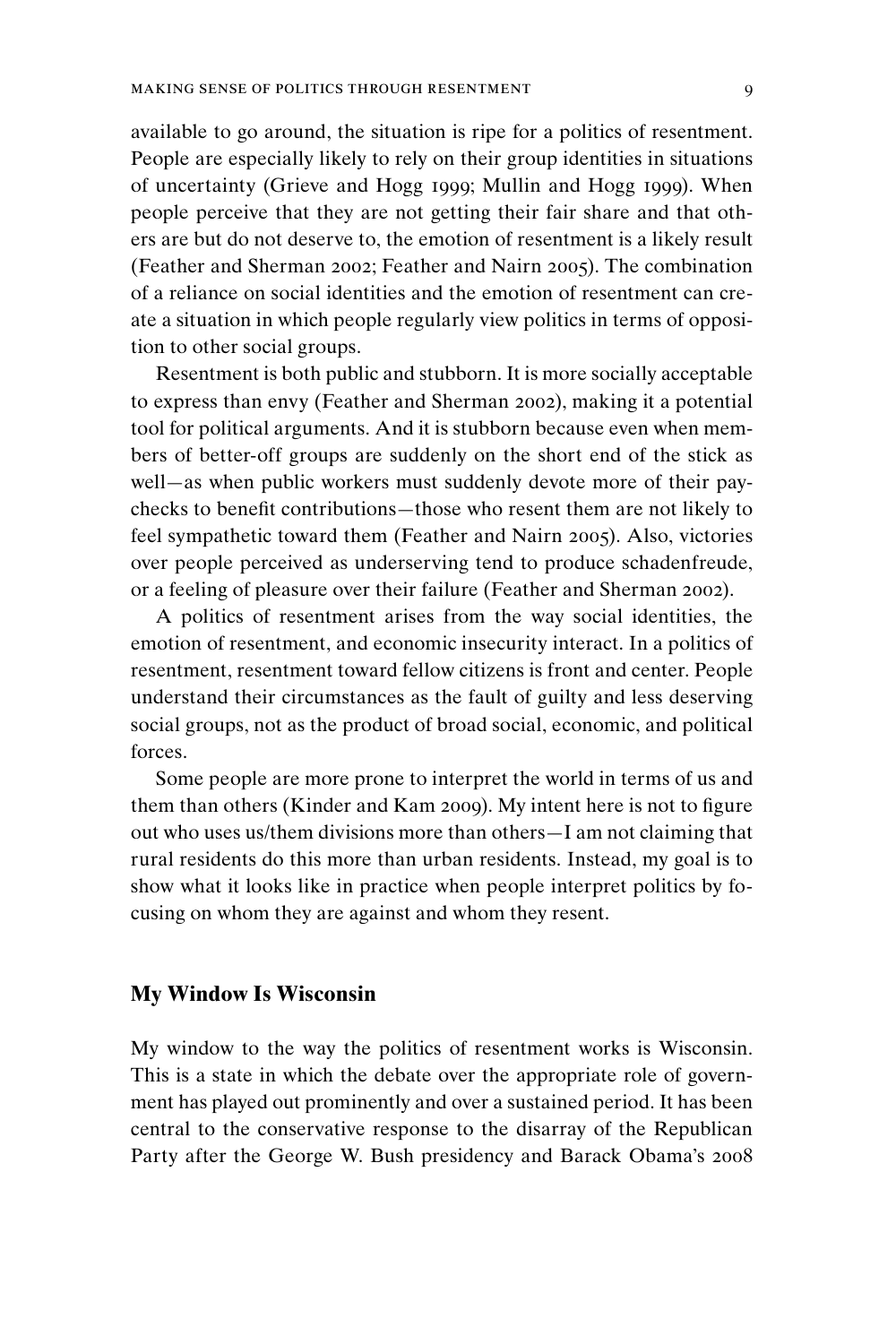presidential victory. Wisconsin was a predominantly Republican state until the 1950s, but Democratic presidential candidates have repeatedly carried the state since 1988. Since 2000, however, it has been a partisan battleground, or swing state.

You can see the push-and-pull of partisan fights here in multiple ways. Wisconsin scored highest on the number of "Bush- Obama counties"; no other state had as many counties that went for George W. Bush in the 2004 presidential election and then for Barack Obama in 2008 (Achenbach 2012). Wisconsin went from having a Democratically controlled state legislature with a Democratic governor and two Democratic senators in 2009– 10 to having a narrowly Republican- controlled state legislature, Republican governor, and a split U.S. senate delegation in 2012. The state senate has been narrowly balanced, and has alternated between the parties, for decades.9 The 2010 elections saw a sharp shift toward the Republican Party. Those elections involved a defeat of three- term Democratic U.S. senate incumbent Russ Feingold to Tea Party–backed Republican Ron Johnson, and Walker's ascent to governor (a position previously held by Democrat Jim Doyle, only the second Democrat to ever win reelection to the Wisconsin governorship). But the state continues to be closely divided. Although Walker won his gubernatorial recall election in June 2012, exit polls showed that approximately 9 percent of the electorate had voted for Walker and intended to vote for Obama that coming November (Gilbert 2012b). In the 2012 presidential election, Obama won Wisconsin, and in a race for an open U.S. senate seat, Democrat Tammy Baldwin defeated Republican Tommy Thompson, one of the most popular politicians to ever serve in the state (a former Republican governor and secretary of Health and Human Services under George W. Bush). In the same election, however, Wisconsinites elected a majority Republican state assembly and senate.

These recent elections show that Wisconsin does not lean clearly toward one party or the other. The state's political leaders have real and visible debates about the appropriate reach of government and the merits of market- versus government- based approaches. This makes Wisconsin a fascinating place to study the politics of resentment because it is a laboratory for some of the most fundamental political issues of our time.

To be honest, I did not initially choose to study Wisconsin for these reasons. I was not looking for a laboratory for arguments about the right size of government or even a way to examine the Tea Party. I set out, in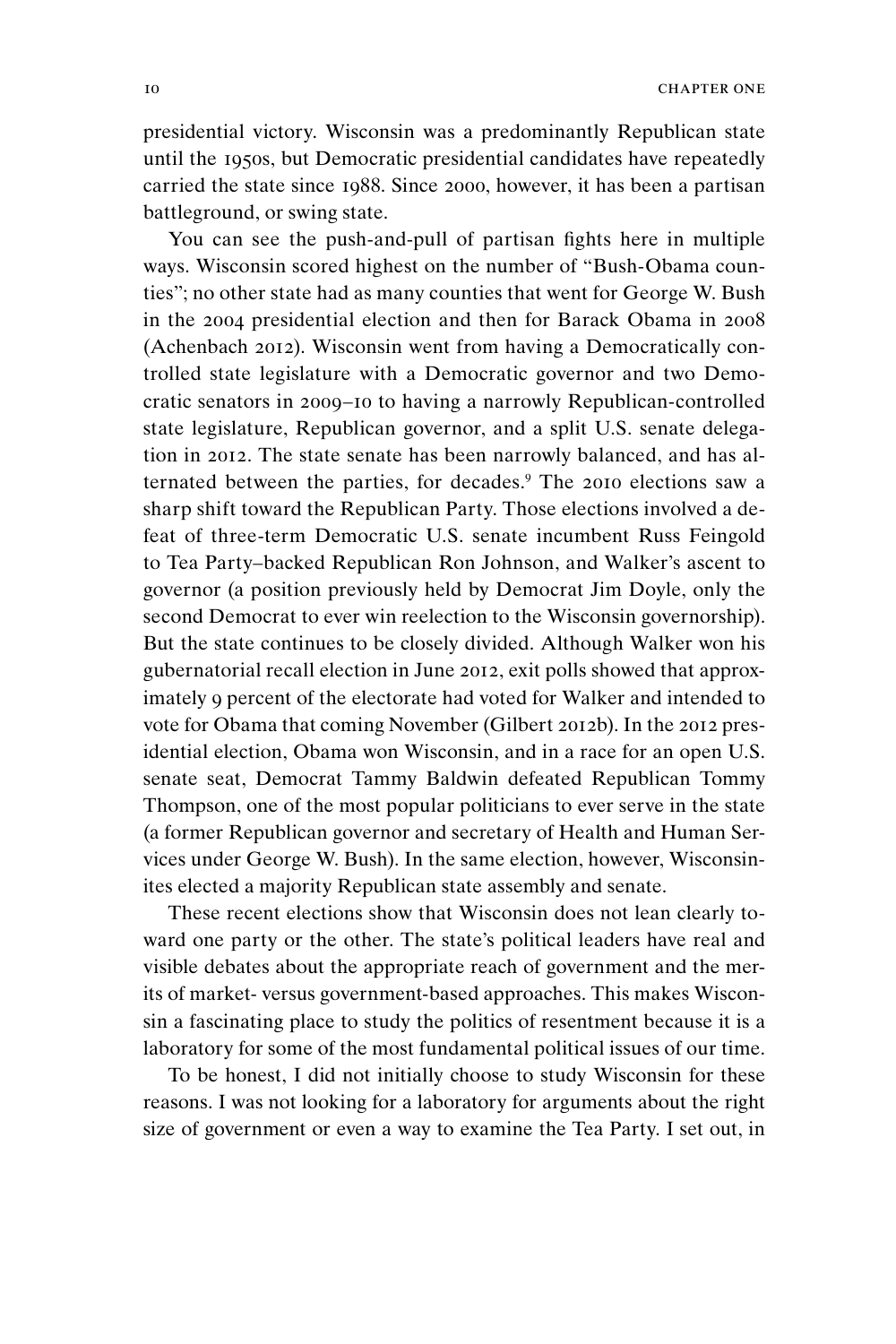May of 2007, to learn more about the way social- class identities matter for the way people make sense of politics. I chose Wisconsin because average household income and local economies vary widely across the state, and I knew the people here were likely to hold a variety of perceptions with respect to social class. I also wanted to better understand attitudes among state residents toward my alma mater and the university I work for, the University of Wisconsin-Madison. I was also the faculty investigator of a state- wide public opinion poll and wanted to use conversations with people across the state to help set the agenda for our surveys instead of relying solely on conversations with politicos in Madison, the state capitol.

I had a lot of reasons for studying Wisconsin. But the three most important ones were these: I grew up here, I love this state, and I care deeply about it.

I did not foresee the rise of the Tea Party. I did not foresee the Great Recession, Barack Obama, or Scott Walker. But as this intense political context took shape, I was already in the field, listening and gathering data on what residents in the state were thinking. I had sampled my research sites in an attempt to take myself to a wide range of places in the state. My hope was to listen to people of varying socioeconomic backgrounds, across different types of communities. This meant that I spent a lot of time in smaller communities, and more time outside metro areas than ever before in my life.10

Listening to conversations in a broad assortment of places alerted me to a rift that surprised me. As I listened closer and longer, I learned that it is a rift through which our economic tensions and our ambivalence about the proper role of government gets played out. This rift is, on its most basic level, a rural- versus- urban divide.

#### **Rural Consciousness**

As a female social scientist driving my Volkswagen Jetta out from Madison, the state capitol and the second largest city in the state, I heard a lot of criticism of cities from people in small- town Wisconsin. I heard that urbanites ignore people in rural areas, take in all of their hard- earned money, and fundamentally disrespect and misunderstand the rural way of life.

What I heard while inviting myself into conversations around Wis-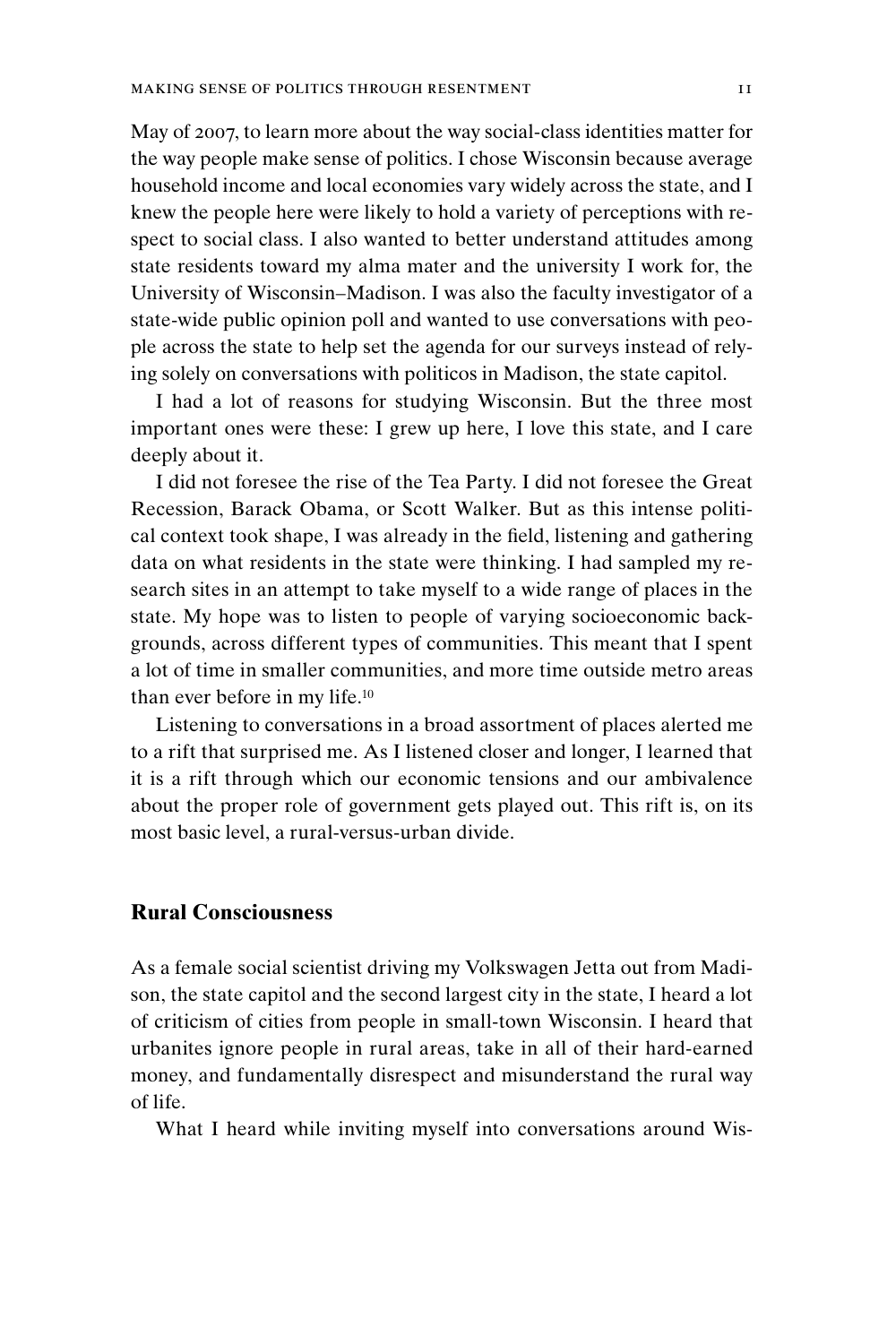consin taught me that the rural-versus-urban divide is an important—if quite overlooked— divide in American politics today. We tend to talk about red versus blue when we look at electoral maps, but perhaps a more important divide is urban versus rural (Meckler and Chinni 2014). We have known for a long time that that this divide matters, but not in the way I am suggesting.

History shows us that the rural-versus-urban divide has long been a factor in American politics. But what I am describing in this book is not just the correlation between place and votes. Instead, I am arguing that place matters because it functions as a lens through which people interpret politics, and I am showing *how* it matters. When previous studies have examined how or why location matters, they have not, in fact, examined how place-based consciousness matters for the way people make sense of politics. In this book, I show how consciousness as a rural resident itself can make the stands that people take in these conflicts seem appropriate and natural.

I am calling this lens rural consciousness to describe a perspective that is at its core an identity rooted in place and class. But it is infused with a sense of distributive injustice— a sense that rural folks don't get their fair share.

I heard this perspective in just about every rural community in which I spent time.<sup>11</sup> In general, it had three elements: (1) a belief that rural areas are ignored by decision makers, including policy makers, (2) a perception that rural areas do not get their fair share of resources, and (3) a sense that rural folks have fundamentally distinct values and lifestyles, which are misunderstood and disrespected by city folks.

I label this perspective rural consciousness in order to build on a line of research in political science regarding "group consciousness." That work focuses on social identities that are infused with a sense of distributive injustice. Such scholarship argues that a group consciousness is a social identity that has particular importance politically. People with a group consciousness prefer their in-group, are dissatisfied with that group's status, believe that members of the group are not getting their fair share, and perceive that this state of affairs is the product of systematic decisions, not just chance or individual- level behavior (Miller et al. 1981). When such attitudes are attached to a social group identity, that identity tends to matter for politics. It affects political preferences and whether people become politically engaged.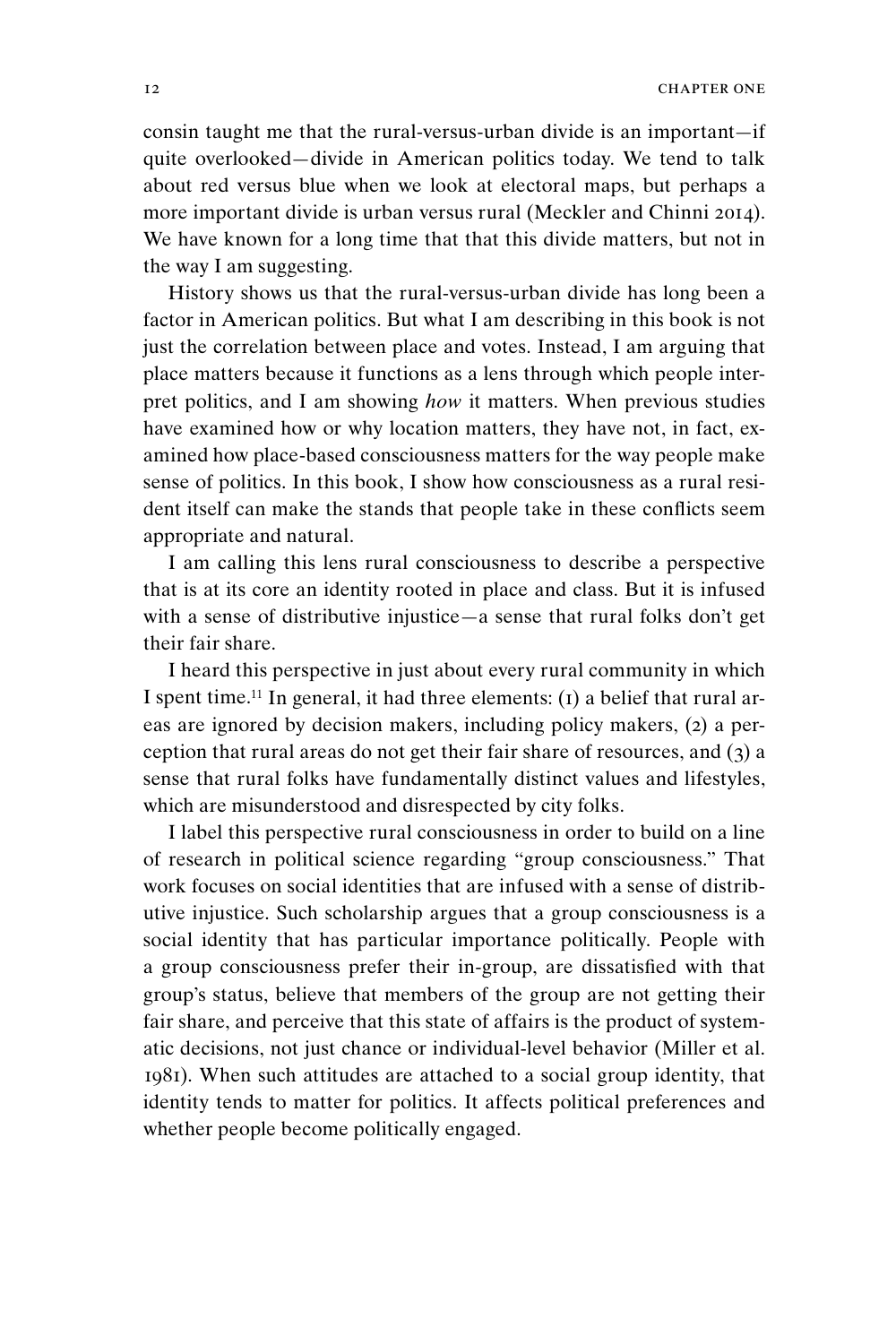#### **The Importance of Place in Contemporary American Politics**

In this book, I focus on the urban-versus-rural divide and the perspective of rural consciousness as a window into understanding the politics of resentment.12 I regard this divide as one of many through which the politics of resentment can operate. However, this particular axis of resentment is hugely consequential for American politics today. Yes, the population of rural residents in the United States is quite small— about 15 percent of the total population. However, contemporary Republican Party power depends on rural residents. According to a recent *Wall Street Journal* analysis, "Over the past 15 years the percentage of rural Americans represented by Republicans in the House has grown sharply, while urban Americans have shifted slightly to House Democrats. . . . As Democrats have come to dominate U.S. cities, it is Republican strength in rural areas that allows the party to hold control of the House and remain competitive in presidential elections" (Meckler and Chinni 2014).

Take Wisconsin, for example. Milwaukee's suburbs lean increasingly Republican, and yet Madison leans increasingly Democratic. There is a lot of attention to the culture war between these two urban areas and, also, to the tensions between the overwhelmingly Republican and white Milwaukee suburbs versus the Democratic and racially diverse city of Milwaukee.<sup>13</sup>

But the rural-versus-urban divide matters. Almost half of the population in Wisconsin lives outside the fourteen counties that make up the greater Milwaukee and Madison metropolitan areas (48 percent according to the 2010 Census).14 And these nonmetro areas are a political battleground. Of these fifty-eight nonmetro counties, only six voted for the Democratic gubernatorial candidate in 2010. But just two years earlier, only eight of them went for Republican John McCain in the 2008 presidential race. And in 2012, the counties outside the major metro areas basically split: twenty-seven of them went for Obama, and thirty-one went for Republican challenger Mitt Romney. There is an independent streak in the rural areas, and it has mattered in recent elections.15

Also, at the same time that the United States is becoming increasingly urban, and increasingly racially and ethnically heterogeneous, there are places that are experiencing something different. Wisconsin is one of them. The changes in Wisconsin represent a change common to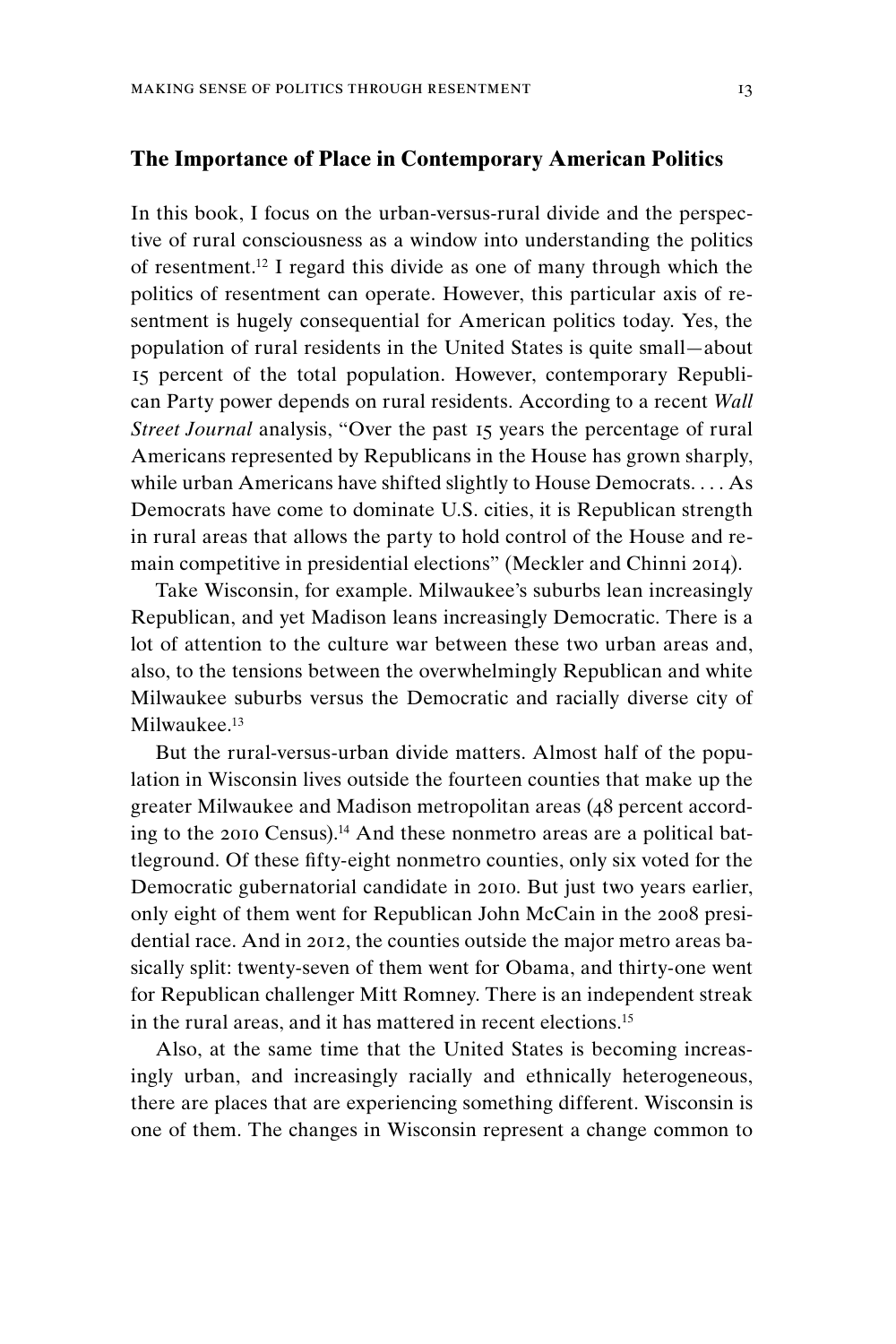the Midwest, but one that is often overlooked by journalists living on the coasts. Here in "flyover" land, the population in Wisconsin is indeed becoming more racially and ethnically diverse. But the largest overall growth in Wisconsin is in the Milwaukee suburbs, which tend to be predominantly white and predominantly Republican.16

You can look at demographic change and conclude that urban areas represent the future, and rural areas the past. You could say that conservatism is woven into the fabric of rural life. Maybe. But the alliance of Republican and rural is not inevitable. Nor is the correlation between small towns and support for less government. My interest is in the interpretations of the world that make these correlations happen.

What I argue in this book is that paying attention to identities rooted in place is key to understanding these interpretations. We should pay attention to place because rural areas are political battlegrounds, our system of representation is based on geography, and conflicts between rural and urban areas over who should get what are intensifying (Gimpel and Schuknecht 2003, esp. 385). But we should also pay attention to place because it is central to the way many people understand the political world.

Americans' perceptions of who gets what and our notions of fairness about these distinctions are often linked to place (Hochschild 1981). These perceptions of place and justice also correlate with perceptions of who has power and how it is exercised (Hayward 2000). Our identification with particular communities is also associated with our willingness to pay taxes (Wong 2010, chap. 3).

The links we make between place and justice, fairness and inequality are powerful because they involve race and social class. By social class, I mean our perceived social standing relative to each other, which is rooted in economic characteristics such as income, occupation, and education. It is inescapable that there are haves and have- nots in the United States in terms of objective wealth, and on that basis I argue class matters in American politics. Place is intertwined with the objective indicators of class (Burrows and Gane 2006),<sup>17</sup> defined by a long pedigree of scholarship as income, wealth, occupation, and relationship to authority in the workplace.<sup>18</sup>

When it comes to figuring out how the politics of resentment works, people's perceptions of their social class make a difference— and that is also intertwined with place. Objective measures of class do not necessarily predict how people will perceive their own social class (Walsh, Jennings, and Stoker 2004). A person we type as "upper class" accord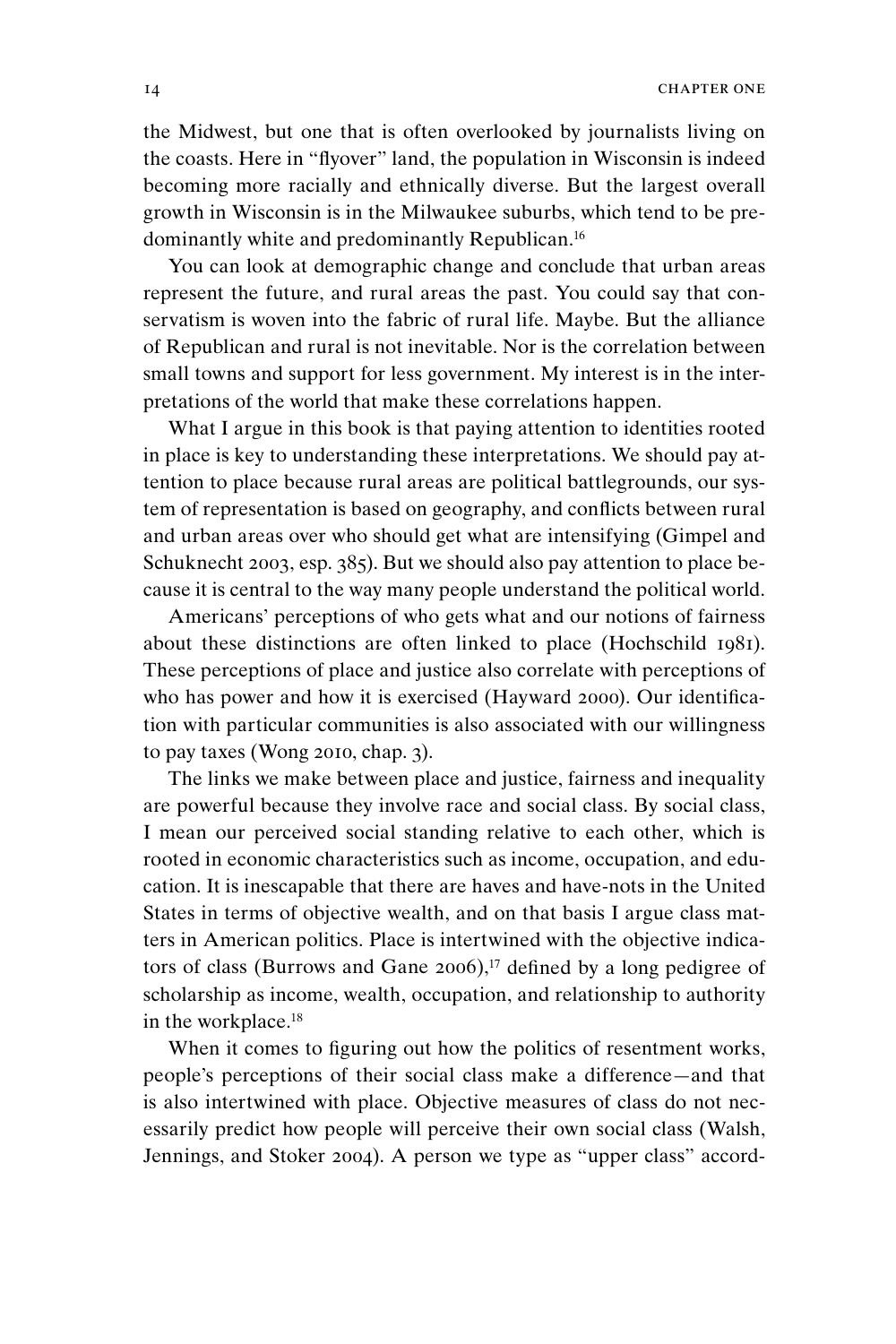ing to income may instead think of herself as "middle class." Social- class identities are a function of income, occupation, and education, but they also incorporate a sense of what people value and the lifestyles they prefer (Jackman and Jackman 1983).

Class is not something that people just have— it is something that they *do*. They give meaning to their social- class status through the food they eat, the clothes they wear, the sports they play, and so on (Bourdieu [1979] 1984, chap. 3; see also Lareau 2008). People give meaning to their identities through their everyday life and interactions with others, and those meanings in turn structure how they make sense of the world.<sup>19</sup>

The connection between social-class identity and geographic place may be particularly important for politics. Because identities are perceptions, not necessarily consistent with objective circumstances, other people, including politicians, can influence and manipulate them. And because dividing lines may be most easily exploited when they have physical markers, identities rooted in geographic spaces are ripe for the politics of resentment. Geographic boundaries allow us to actually draw lines between types of people, particularly between the haves and the have-nots.

I am focusing on place as a dimension of the politics of resentment because it is intertwined with another social category that is highly relevant to redistributive policy in the United States: race. Race has been central to debates over what role the government should play in redistribution since at least the Civil War. In their book, *Fighting Poverty in the US and Europe*, Alesina and Glaeser (2004) explain that, until the Civil War, the federal government did not have the capacity to redistribute wealth. After the war, three things came together: a stagnant economy among farmers, enormous increases in wealth for some people (this was what we call the Gilded Age, after all), and a government with increased power, not only real but demonstrably so— it had just successfully freed the slaves.

At that point in time, the rural-versus-urban divide, race, and redistribution collided. Rural economies were particularly hard hit and various rural-based movements arose, in which people argued for redistribution. Their focus was on increasing inflation so that farmers could pay their debts. But in essence they were asking for the federal government to take from the very rich and redistribute to the rural poor.

These movements became what we now call populism. As populists tried to make their arguments, they tried to appeal to African Amer-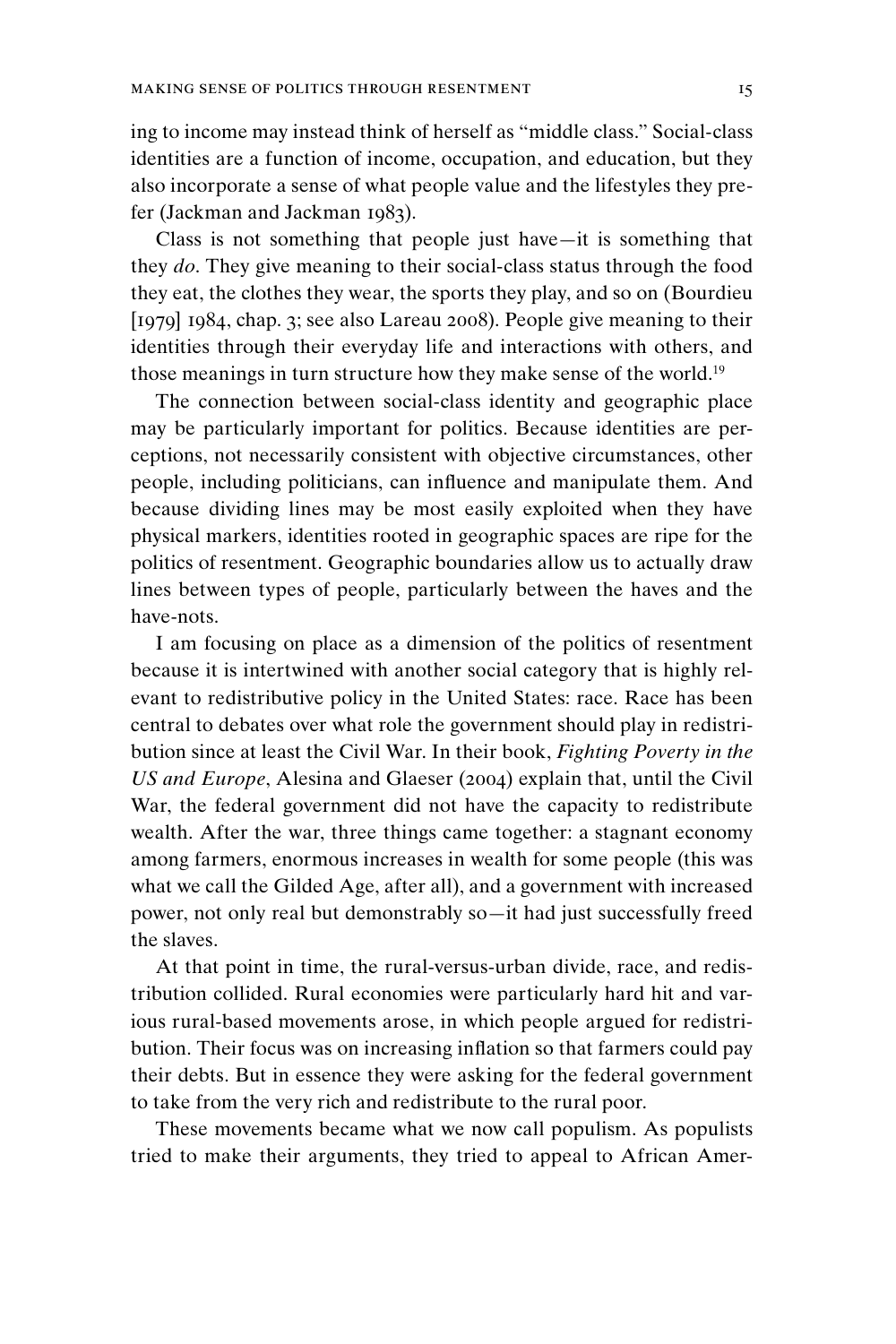icans—an overwhelmingly poor population at the time. And pretty quickly, enemies of populism invoked racism to combat these calls for redistribution.

President Franklin Delano Roosevelt's New Deal legislation to combat the Great Depression changed the debate about redistribution, and the United States practiced significant redistribution until the 1960s. The Republican Party found itself out of power— until a change that began with Barry Goldwater's successful candidacy for his party's nomination in 1964 provided a blueprint that the party built on in later years. He gained support in that race by appealing to a coalition of Mc-Carthyites (anticommunists), anti– New Dealers, and Southerners committed to segregation. That coalition has underpinned Republican success ever since. As Alesina and Glaeser (2004) argue, whether or not Republican politicians were intentionally using race, when they ran on an anti– New Deal platform, they were appealing to those opposed to integration.

Arguments against redistribution still benefit from the unfortunate fact that racist sentiments persist. As Alesina and Glaeser show, across the globe opponents of the welfare state have succeeded by tapping into cultural heterogeneity, whether racial, religious, or otherwise. In the United States, it is in the interests of the Republican Party for attention to class to be diverted to attention to race.

In fact, race is quite likely the reason that public opinion in the United States has not shifted in a redistributive direction as much as it has in other countries, despite rising economic inequality. In most affluent member countries of the Organisation for Economic Co- operation and Development, governments have responded to rising inequality with greater redistribution— but not in the United States (Kenworthy and Pontusson 2005). Some say that the relative weakness of labor unions and socialist movements (Korpi 1983) and the low voting rates among low- income voters (Kenworthy and Pontusson 2005) in the United States have resulted in less pressure for redistribution than in other countries.

Another part of the story, though, is the composition of the poor in the United States. As I noted at the start of this book, support for redistribution among middle-income voters in the United States is much lower than it is in other countries of the Organisation for Economic Cooperation and Development with comparable levels of affluence and structures of inequality (Lupu and Pontusson 2011). Scholars argue this is because a greater proportion of the poor in the United States are racial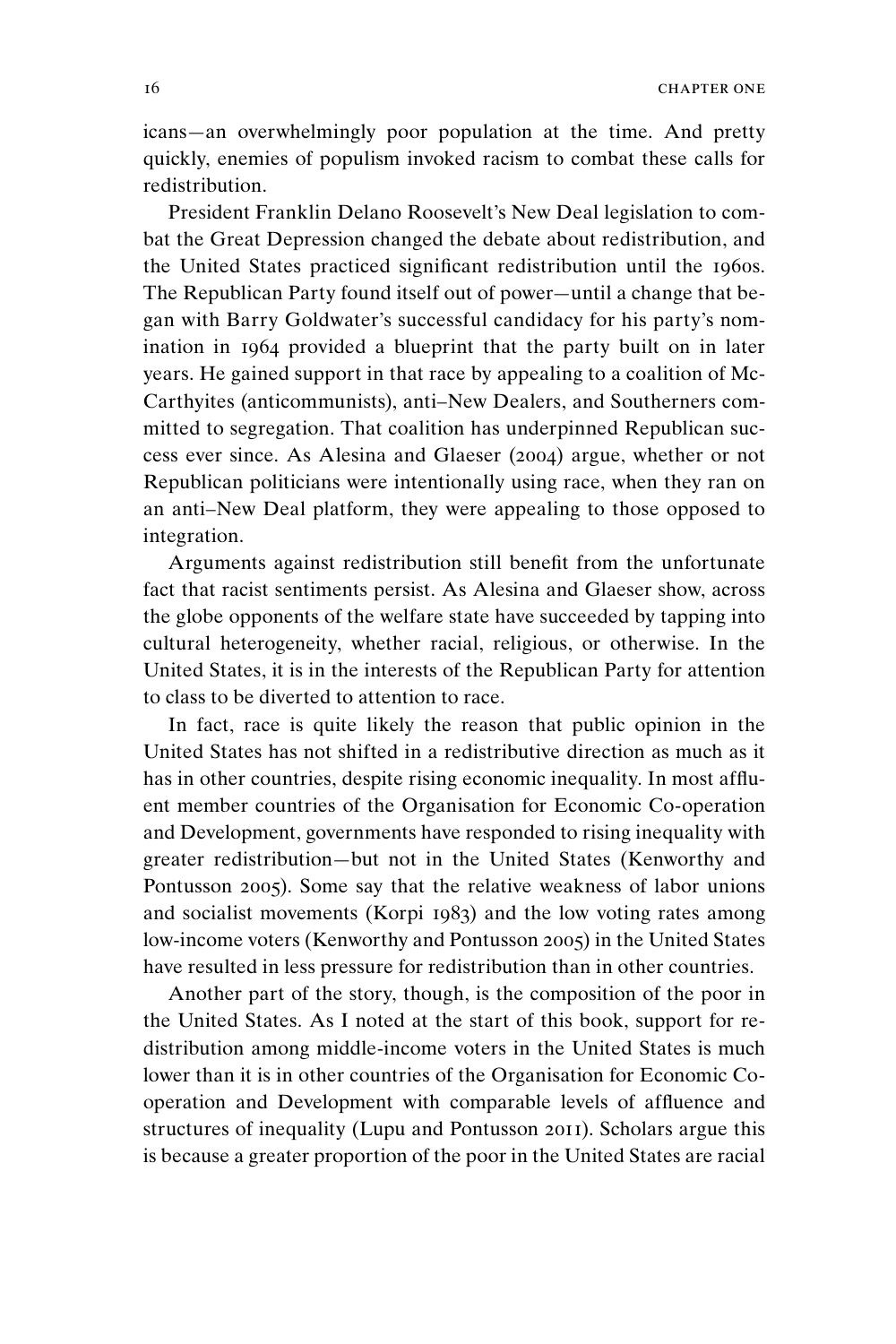minorities (Alesina and Glaeser 2004). They argue that racial difference reduces the connection that middle- income voters feel toward the poor. Without a psychological connection to the poor, middle-income voters are less likely to support redistributing resources toward them (Lupu and Pontusson 2011; see also Lane 2001).

The history of the intertwined nature of race, place, and class underscores that the alliance of rural voters with a party pressing for less government has roots in human action— it has not popped out of thin air. In fact, in the populist era, the relationship was reversed: farmers were allied with populists calling for more redistribution. Looking closely at the way rural residents understand politics today helps uncover the many layers of the publics' interpretations of who is on their side and where they place the role of government in these battles.

Listening closely to rural voters also helps reveal how the meaning of "populism" has changed in the contemporary United States. Political actors often claim to be populist as a shorthand for conveying that they are especially close to the people and are railing against politics as usual. Present-day U.S. candidates who call themselves "populist" are not necessarily so.20 Because we live in a time when distrust in government is the norm, there is often a political benefit in running against government and in making the claim that government is out of step with the concerns of the public.

But the white-collar composition of our national, state, and local governments calls into question the extent to which those seeking office are on the side of "the people" in a populist division of people versus the powerful elite (Carnes 2013). Also, how often are so-called populists these days operating outside the party structure? For example, are Tea Party candidates really separate from the Republican Party and the organizations that support it? That does not appear to be the case, as Republican Party elites and the Fox News network have been key players in Tea Party activism (Williamson, Skocpol, and Coggin 2011).

When populist appeals are made, do we really have genuine "discontent stem[ming] from the disparity between those who hold no power versus those who do" (Barr 2009, 31)? For example, in the rural consciousness I observed, many people living in rural places thought that their communities were not receiving their fair share of resources. And yet, empirically the evidence on this is unclear, as I explain in greater detail in chapter 3. Also, on many issues their stances were similar to the policy priorities of the party in power: Act 10, gun control, and reducing taxes,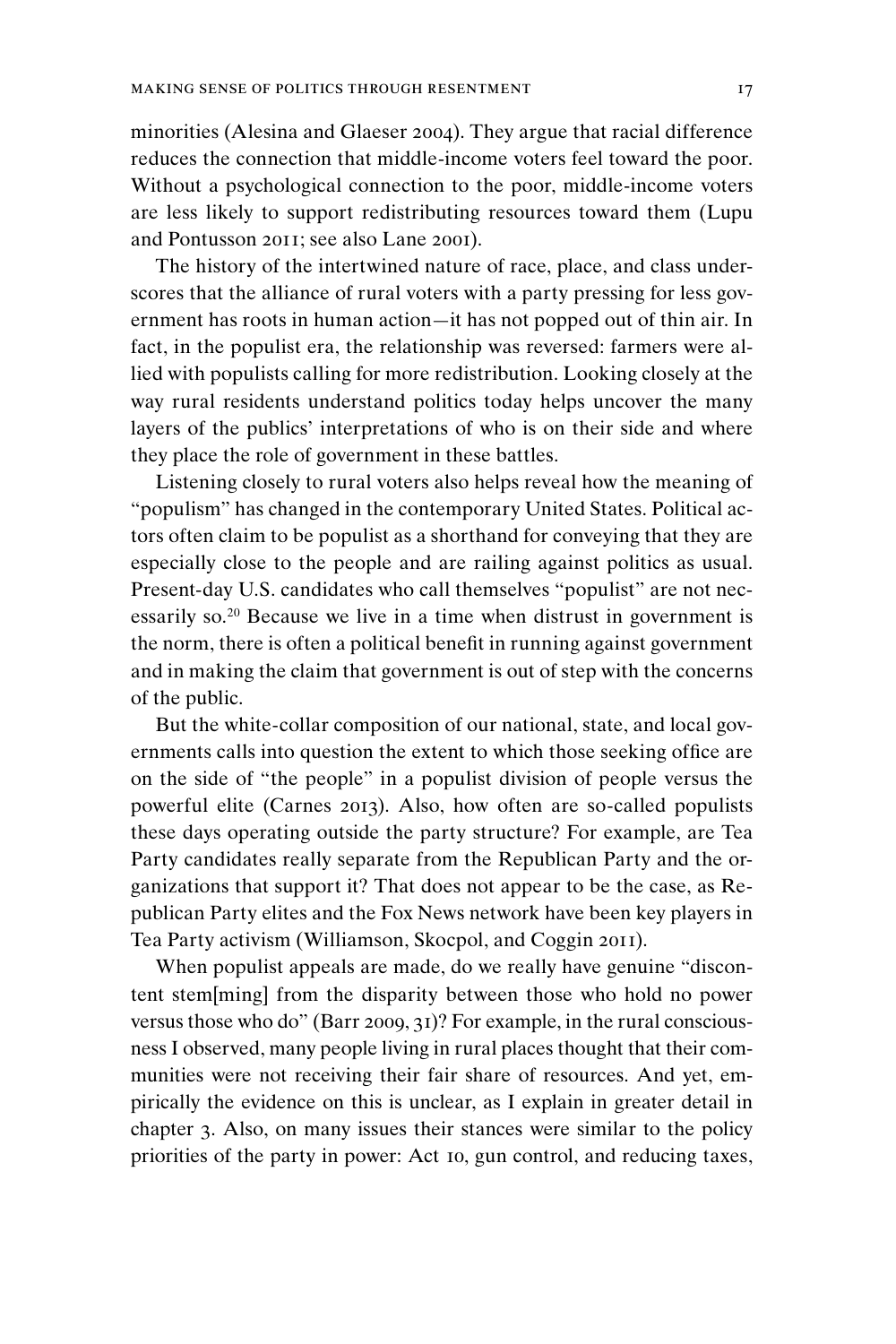for example. In this way, many appeals that are labeled populist rarely cut against the grain of society or against the grain of elite values.21 The claim we will encounter that public employees are lazy and undeserving is not exactly against the interests of the established elite, for example.

The approach I take in this book enables us to better understand the operation of what contemporary political pundits call populism. I show what some of these us-versus-them divides look like from the public's point of view. I also show why people find these categories appealing and useful, even if focusing on such categories ultimately benefits not themselves but, instead, the powerful elite.

### **Public Opinion among Ordinary People**

My attention in this book is focused on "ordinary" people who find themselves in a caustic political environment and who, unfortunately, through their own sense making, contribute to that environment. By ordinary people, I mean people who are not themselves political elites not elected officials, staffers for elected officials, public employees involved in the policy process, or journalists and others who live and breathe politics. (As much as I would like to think of myself as an ordinary person, this leaves out political scientists, too).<sup>22</sup>

Because I listen intensively to particular people in particular places in this study, you can say this is a bottom- up study of public opinion. But I am not assuming that the opinions I hear in these communities exist in a vacuum, independent of mass media or political leaders. I am also not assuming that ordinary people simply parrot the views of Fox News, Barack Obama, or anyone else. The reality I will try to convey to you is of a much more complex process of sense making and understanding.

Here are my assumptions about the way public opinion operates. First, we can predict the aggregate shape of public opinion quite accurately from the content of mainstream news media (Zaller 1992). Second, differences within the population can be accurately predicted by politically important predispositions like partisanship, attitudes toward war (Zaller 1992), and attitudes toward racial groups (Kinder and Sanders 1996). People pay attention to and hear things that resonate with their preexisting beliefs. Third, when we judge whether the ordinary citizen is capable of making "good" judgments with respect to politics accord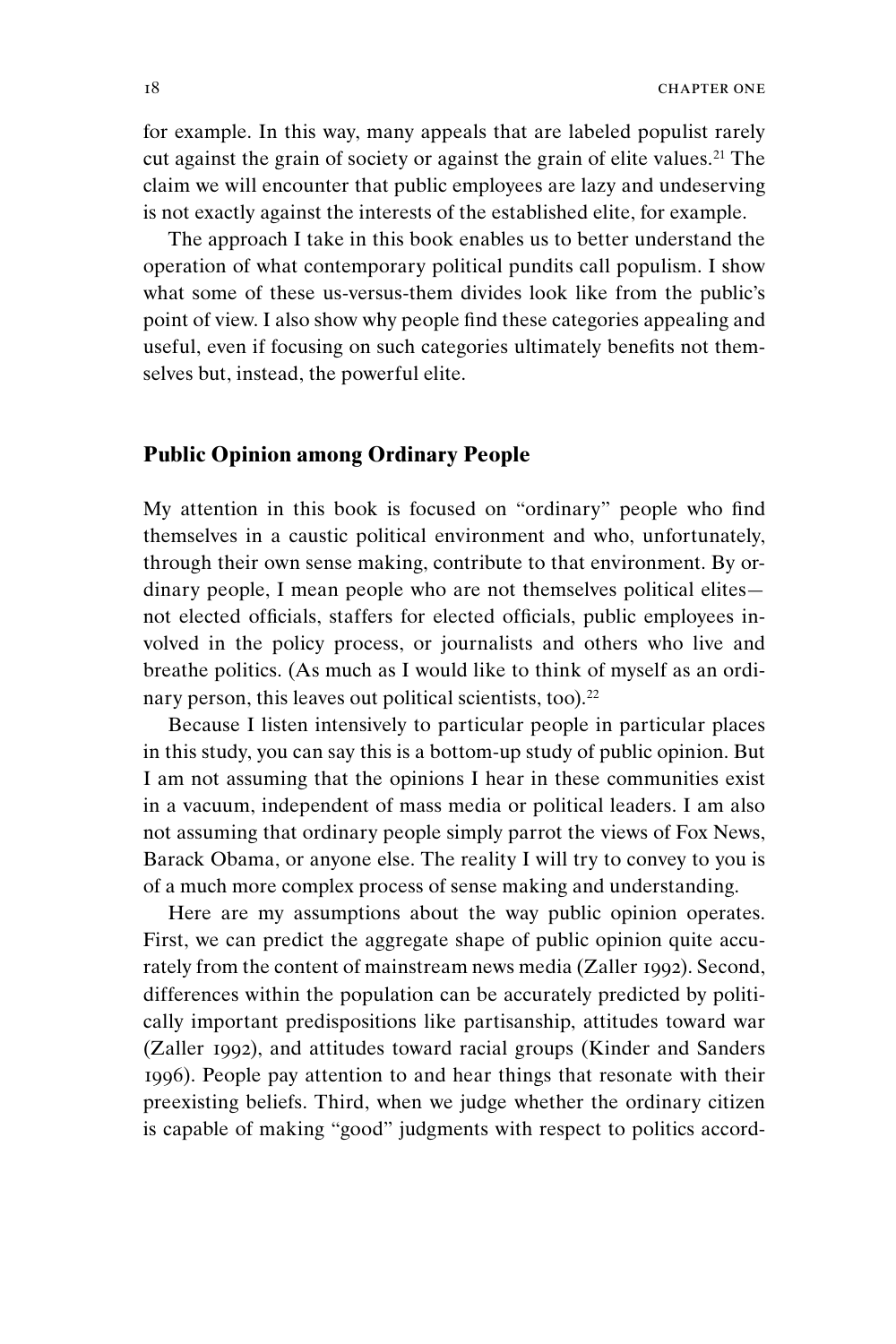ing to how much they "know" (Delli Carpini and Keeter 1996) and to what extent they base these judgments on an overarching ideology (Converse 1964), they do not in general perform very well. Fourth, when you listen to the way people make sense of politics, they have justifications for what they think, and these justifications make sense to them and are steeped in their personal sense of who they are in the world (Cramer Walsh 2004). Fifth, the identities people use to make sense of politics are constantly evolving and change salience in response to the context (Turner et al. 1994; Green, Palmquist, and Schickler 2002).

Sixth, public opinion is not just what polls measure. Before we had survey research, people did not define public opinion as poll results. Instead, scholars thought of it as the product of groups of people competing with one another (Blumer 1948) and the back and forth between citizens and journalists (Bryce 1913). When the technology of mass sample surveys was emerging, it seemed crazy to some people to think of public opinion as the mechanical aggregation of the expressions of isolated individuals. Even today, for many decisions, especially at lower levels of government, it is not practical to capture public opinion through polling. Politicians with small constituencies or limited budgets figure out what their constituents think and feel— public opinion— based on things other than polls (Fenno 1978). They talk to people. They do "polling by walking around" (Cramer Walsh 2009). I am trying to revive this definition of public opinion as more than just what polls measure. It is also the understandings that emerge from communication among people.

In this view of public opinion, bottom- up and top- down processes are occurring at the same time and influence one another. Elites mobilize public opinion. That does not mean that they create public opinion from scratch. Instead, they tap into preexisting sentiments and values they find it advantageous to activate. Market research and campaign consultants try to figure out what messages will work-what will resonate and what will successfully ignite opinions that are lying dormant (Key 1961). In addition, political strategy does contribute to the opinions and sentiments that are out there. The seeds of resentment are sown over long periods of time. In other words, political elites reap the benefits of the divisiveness they help create.

In the conversations of this book, we see how the weeds grow as people sow them in the minds of each other. We also see how certain contexts create a bounty harvest as politicians fertilize certain resentments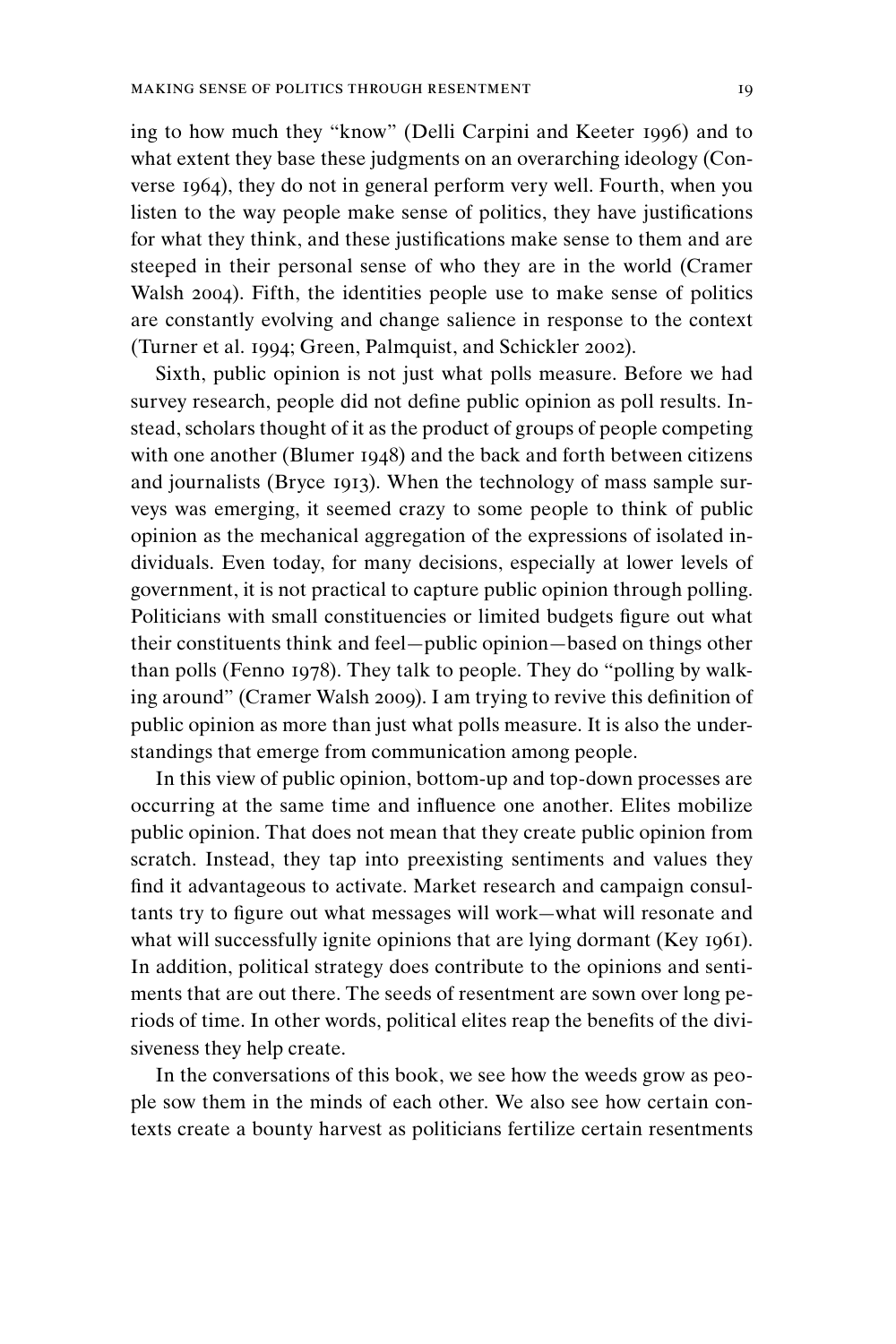#### **Why Study Group Conversation?**

You might have gathered that this is not your typical public opinion study, meaning a study conducted via scientific opinion surveys. This book is based on data gathered by inviting myself into the conversations of ordinary people. I find mass-sample public opinion surveys enormously helpful for capturing what a large population of people think at a given point in time. But for the task of figuring out *why* people think what they do I have found no better substitute than listening to them in depth— sitting down with them in groups in the places they normally hang out and hearing how they piece the world together for themselves. This is sometimes called an "ethnographic approach" (Schatz 2009). It is ethnographic in the sense of observing life in a place in order to understand the meaning people construct of their own lives and the world around them.

I said at the outset that my main motivation was not to get at *how well* people make sense of politics, but to get at *how* they do so. I am trying to discern what people have rather than what they lack, in terms of the tools they have for making sense of politics. I take this approach because, as I said above, I tend to think of public opinion as the understandings that people create together. That is, if a person was to talk about an issue one way in her morning coffee klatch and yet another way in response to a telephone interviewer later in the day, which one is her real opinion? Both are real and both have importance.

My hope is to better explain how the perspectives people use to interpret the world lead them to see certain stances as natural and right for someone like themselves (Soss 2006, 316). This is in line with an approach to social science called "interpretivism" (Schwartz- Shea and Yanow 2012). This kind of work generally shares the goal of trying to provide a coherent account of interpretations or understandings in order to explain why people express the opinions they do. My assumption is that providing such an account is necessary for a true explanation.

Even before I noticed that place identities were a prominent way in which people in the rural communities I sampled were making sense of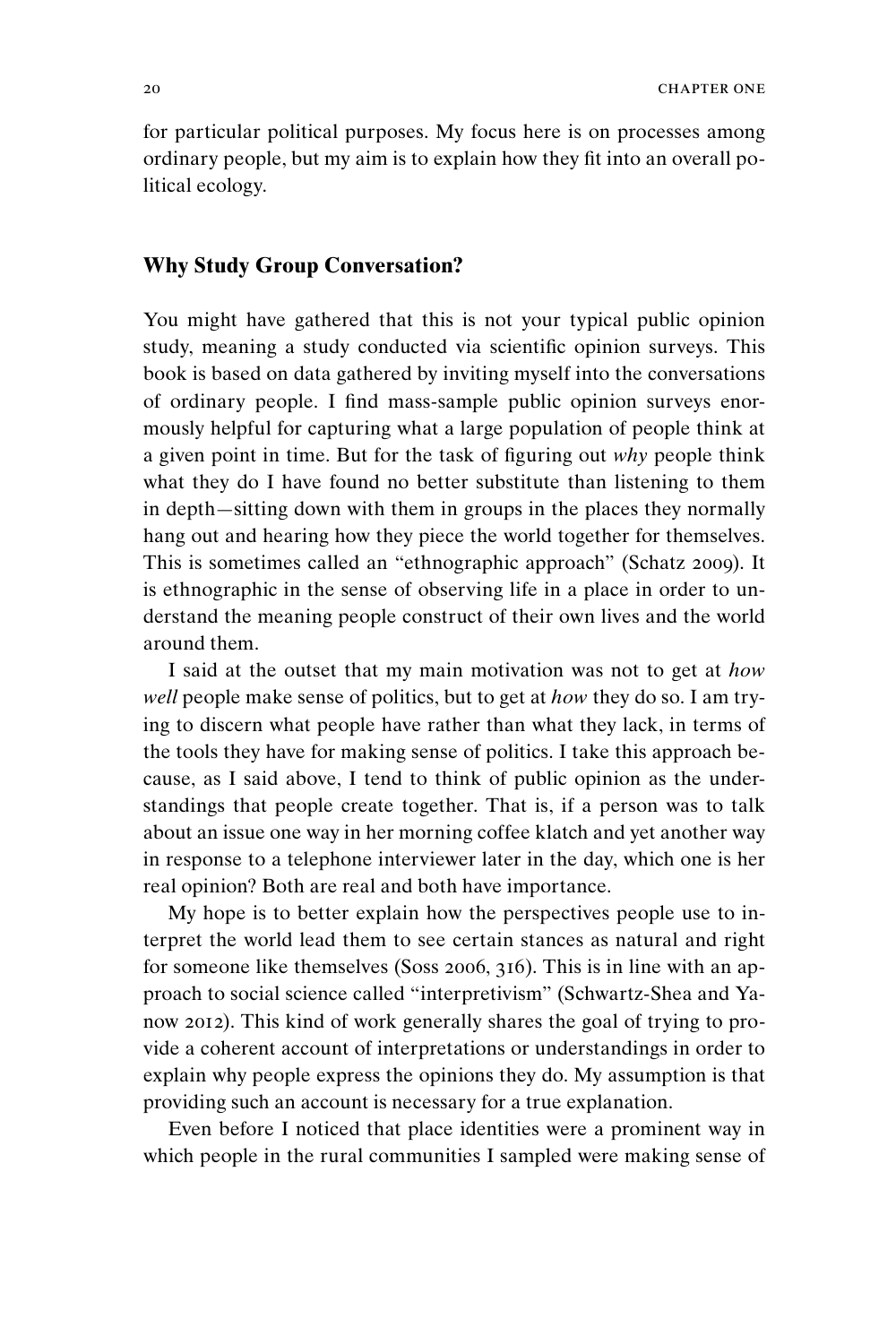politics, I wanted to take into account the way the socioeconomic context of their communities mattered in their conversations. An ethnographic approach enabled me to do this. I also wanted to spend time with people having conversations in their own environments because doing so allows me to see the work of social identity. Social identity is hard to measure with surveys. Our best attempts involve asking people how close they feel to certain social groups, but when we do so we have to anticipate what groups matter to people. I find that we learn a lot when we allow people to tell us what their identity reference points are (Walsh 2004). In addition, when you watch people interacting with people they normally spend time with, you can hear and see them using these reference points in a way that does not necessarily occur in a one-on-one interview with a researcher.

Another thing I should point out about this study is that it is not about causation. I am not trying to predict how *X* causes *Y*. For example, my question is not whether living in a rural place causes rural consciousness, or whether politicians activate rural consciousness. Instead, this study is a "constitutive" analysis. That is, it is an examination of what this thing, rural consciousness, consists of, how it works, and how it is part of a broader politics of resentment (Taylor 1971; McCann 1996; Wendt 1998). The point is not to argue that we see consciousness in rural areas but not in other places, or to estimate how often it appears among rural residents, or to describe what a population of people thinks. Instead, my purpose here is to examine what this particular rural consciousness is and what it does: how it helps to organize and integrate thoughts about the distribution of resources, decision- making authority, and values into a coherent narrative that people use to make sense of the world. In addition, the goal is to illuminate how this perspective fits in with a broader politics in which tapping into resentment is an effective political strategy. This is not a study of Wisconsin; it is a study of political understanding that is conducted in Wisconsin (Geertz 1973, 22).

To clarify what this study needs to show in order to contribute to our understanding of politics, and what exactly it does contribute, allow me to contrast it with positivist approaches. By a positivist approach, I mean one that tests data to demonstrate causality and discover scientific laws that explain human behavior and society. One of the things that I do in this book is to examine how people weave together place and class identities and their orientations to government and how they use the resulting perspectives to think about politics. A positivist study of this topic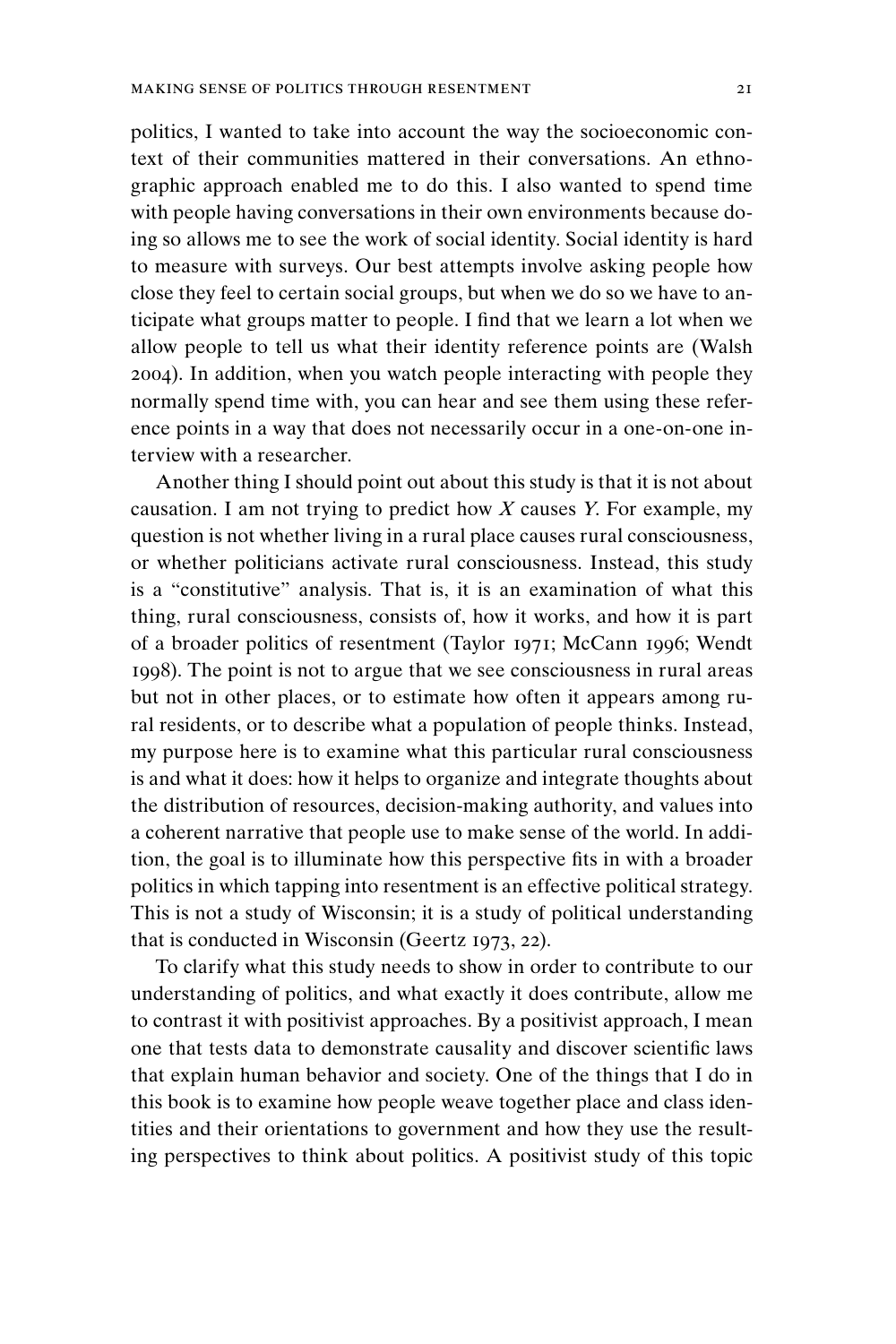might measure identities and orientations to government, and then include them as elements in a statistical analysis that is attempting to figure out which things predict policy or candidate preferences.

Such an approach is problematic for my purposes. The positivist model set-up assumes that values on one explanatory (or "independent") variable move independently of the other variables. Or, if claiming an interaction between two explanatory variables, it assumes that people with particular combinations of these characteristics exhibit a significantly different level of the variable we are trying to explain (the "dependent" variable). However, the object of my study, or my dependent variable, to put it in positivist terms, is not a position on an attitude scale but, instead, the perspectives that people use to arrive at that position. My object is to understand neither the independent effects of identities and attitudes (such as trust) on a given political opinion nor how people having different combinations of characteristics and attitudes compare to others in terms of their issue positions. Rather, my goal is to distinguish how people themselves combine attitudes and identities— how they create or constitute perceptions of themselves and use these to make sense of politics.

What does this study need to demonstrate, if not that *X* causes *Y*? I have to show, convincingly, that a particular perspective is influential for the way some people think about politics.<sup>23</sup> The burden is on me to show that rural consciousness structures how the people I spent time with think about politics— that is, that their use of rural consciousness screens out certain considerations and makes others obvious and commonplace. I have to show that the work of this perspective contributes to a broader context in which politics is understood as a matter of resentment toward other members of the public.

#### **Plan of the Book**

My plan for the remainder of this book is to first explain the approach that I took in doing this research, what rural consciousness is, and then how it functions to structure political understanding and contributes to a politics of resentment. After I specify what rural consciousness is and what it does, I will develop in detail how this lens structures interpretations of politics.

In short, here is what I will do in each chapter. In the next chapter,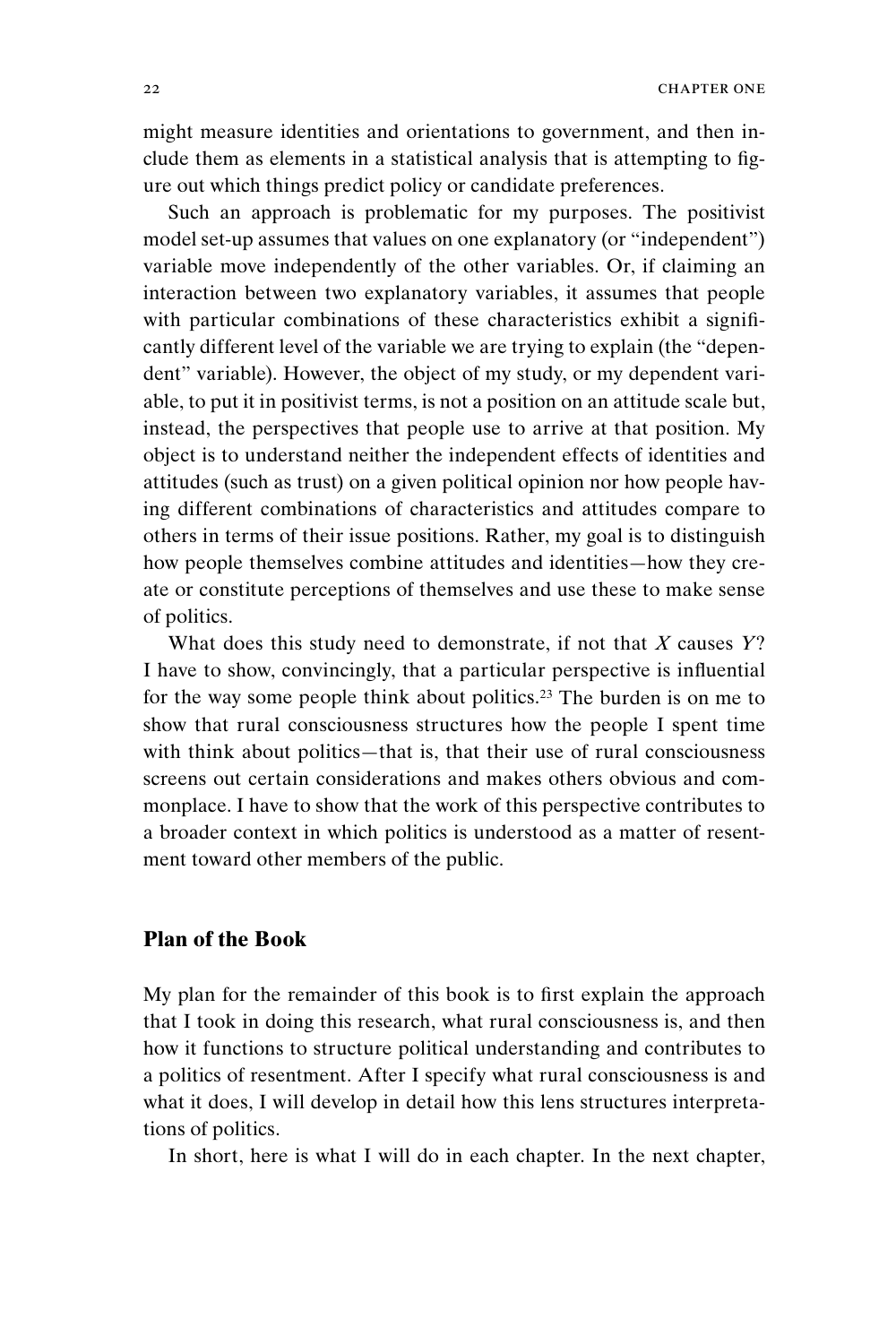I explain my methods in full and introduce the reader to the groups who allowed me to join in on their gatherings. It is conventional to put this information in an appendix at the back of the book. I am asking you to read it as part of the story because knowing how I went about collecting these data is important for understanding what I learned from them. Also, since most people— scholars and ordinary citizens alike— are used to thinking about public opinion as the results of public opinion polls, I need to provide some extra clarification concerning how to evaluate the kind of data I present in this book.

In chapter 3, I lay out the nature of rural consciousness, the geography of Wisconsin, and its historical relationship to politics in the state. With the use of survey and conversational data, I argue that there are three major components of the rural consciousness perspective: a perception that rural areas do not receive their fair share of decision- making power, that they are distinct from urban (and suburban) areas in their culture and lifestyle (and that these differences are not respected), and that rural areas do not receive their fair share of public resources. I examine the importance of understandings about who works hard in the population and the manner in which rural consciousness has provided an extra grounding for even this basic part of U.S. culture. I also carefully consider racism in these conversations and ask the reader to take a nuanced understanding of its role in the resentment we hear.

In chapter 4, I analyze whether there is empirical support for the idea that rural areas are the victims of distributive injustice. I argue that even though per capita allocations do not consistently support this view, the nature of the challenges facing rural areas in the United States means that there is a reasonable basis for these perceptions. Finally, the chapter presents results of an investigation into evidence of rural consciousness in local news coverage in Wisconsin. I use our null results from that analysis to argue that rural consciousness is one aspect of public opinion that is likely communicated primarily through interpersonal interaction, again suggesting the importance of public opinion methods that place listening front and center.

In chapter 5, I move from explaining what rural consciousness is into what it does—how it works for helping people make sense of politics. I look closely at conversations about education, particularly higher education, to analyze how rural consciousness has structured conversations about public institutions and public employees. As I contrast conversations among groups of people meeting in rural areas with groups meet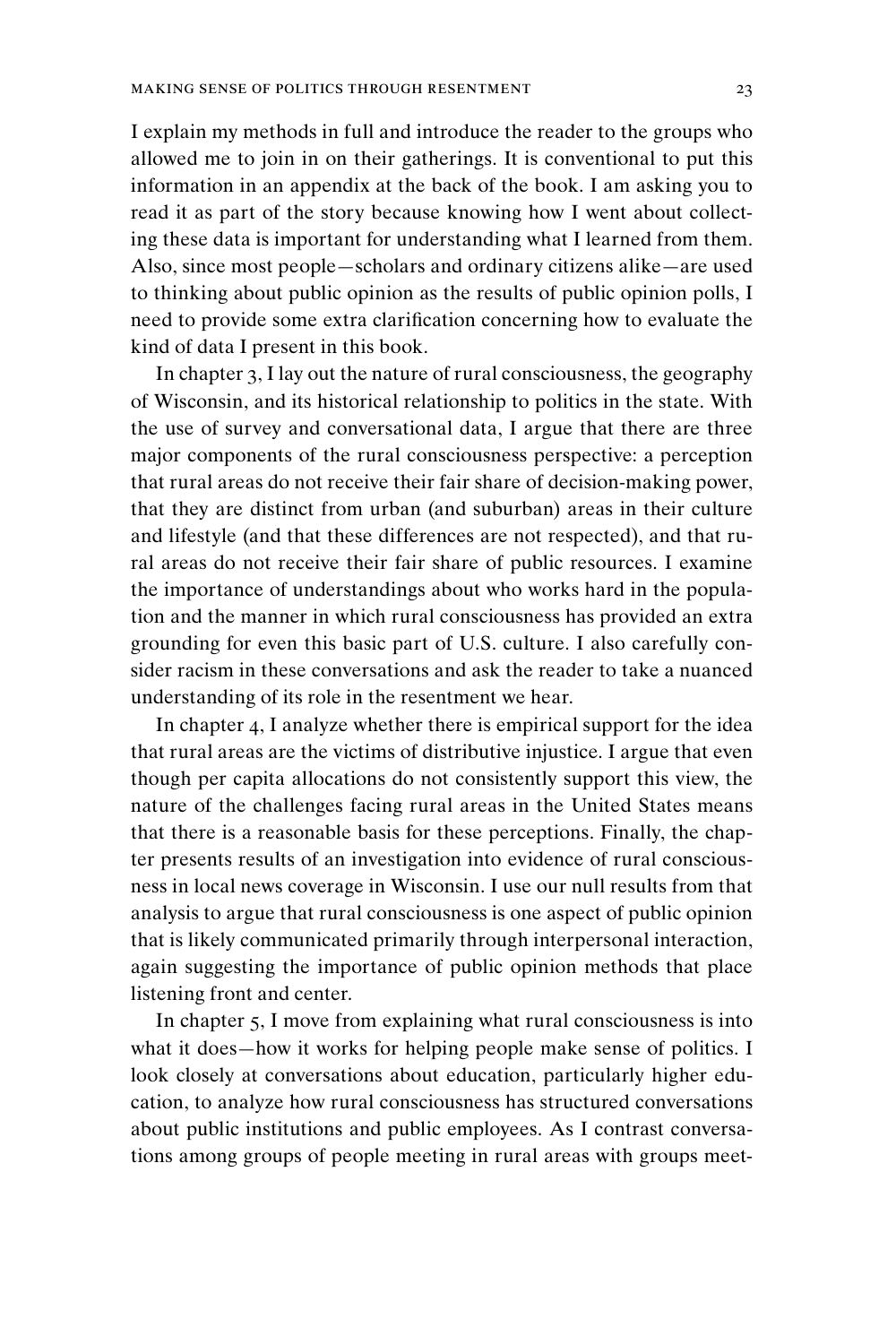ing in urban and suburban places, I show how rural consciousness provides extra grounding for interpretations that center on resentment.

In chapter 6, I show how rural consciousness provides fertile ground for arguments in favor of less redistribution and smaller government. I examine the way people connect resentment toward government in general and toward public employees in particular with the conclusion that government ought to be cut back. I argue that, in a politics of resentment, attitudes toward social groups do the work of ideology. In this kind of politics, we see people arguing in favor of small government based on resentment toward other citizens, not libertarian principles. I show how rural consciousness provides an extra footing for these understandings. Ambivalence in the public about the proper size of government means these interpretations are not inevitable, but the narratives that resentment offers make them seem that way.

In chapter 7, I show how the lens of rural consciousness has structured understandings of the Great Recession, Barack Obama, and the ruckus around Scott Walker in Wisconsin. I dissect conversations about public employees to examine how rural consciousness served to reinforce the politics of resentment before, during, and after the Great Recession. I also examine conversations about Barack Obama, Scott Walker, and the legislation by Walker that effectively ended collective bargaining for public employees and required them to contribute much larger amounts from their paychecks toward their health insurance and pensions. Finally, I analyze Walker's public comments to suggest how politicians tap into resentment to win elections and further their policy goals.

These analyses help develop the argument that the politics of resentment is about more than making sense of politics with the tools of social identity. It is about using perspectives that make resentment toward social groups inevitable and reasonable. In this style of interpretation, people blame other residents rather than broader structural forces.

In the conclusion of the book, I reflect back on the nature of rural consciousness, how people use it to structure their understanding of politics, and how it is part of a broader politics of resentment. I underscore that perspectives that are often denigrated as ignorant seem quite complex in these conversations. I consider what the results tell us about the importance of place identity in public opinion, as well as the importance of place in practical understandings of social class. I use the results from the various analyses throughout the book to argue that understanding contemporary public opinion requires considering both bottom-up and